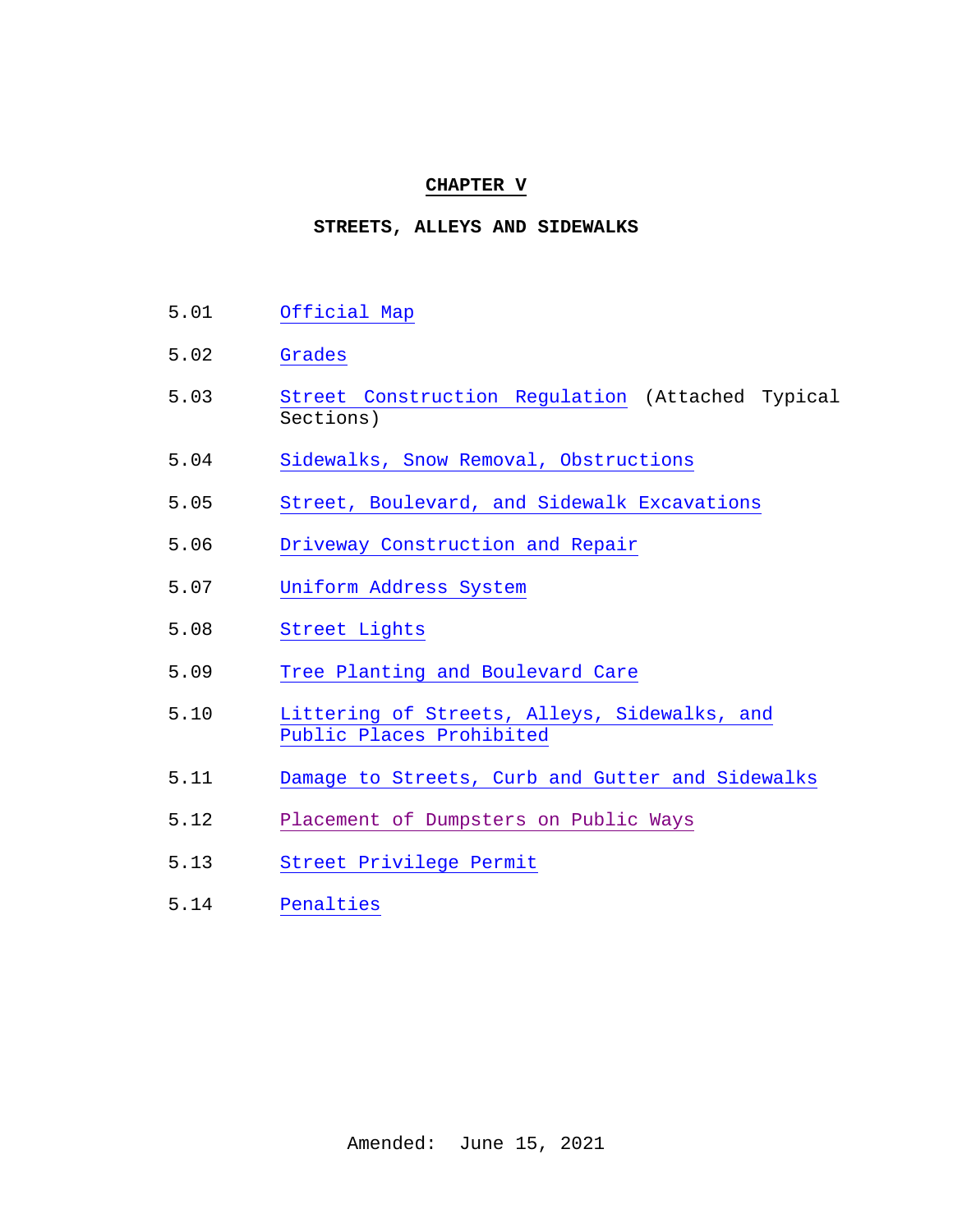### **CHAPTER V**

#### **STREETS, ALLEYS AND SIDEWALKS**

<span id="page-1-0"></span>**5.01 Official Map.** To promote the efficient and economical development of the Village of West Salem, and to conserve and promote the public health, safety, convenience or welfare, the Official Map of the Village of West Salem shall conclusively designate the location of all Village streets highways and parkways. The Administrator shall file a certificate showing any amendments to the Official Map with the Register of Deeds of La Crosse County.

### <span id="page-1-1"></span>**5.02 Grades.**

(A) Base of Grades and Elevations. All grades and elevations fixed and established, and all grades and elevations that shall or may be hereafter established, are and shall be described in feet and decimals of a foot above Mean Sea Level as established by the United States Government Surveys, 1929 adjustment.

(B) Street and Sidewalk Grades.

(1) Establishment. The grade of all streets, alleys and sidewalks may be established by resolution by the Village Board and the same may be recorded in the Village Administrator's office. No street, alley, or sidewalk shall be worked until the grade thereof is established. The grades of all streets having curbs and gutters on the effective date of this section are established at the level then existing.

(2) Alteration of Grades Prohibited. No person shall alter the grade of any street, alley, driveway, sidewalk or public ground or any part thereof in the Village unless authorized or instructed to do so by the Board or the Village<br>Administrator. All such alterations of grade shall be All such alterations of grade shall be recorded in the office of the Village Administrator.

(C) Grade of Alleys. When not otherwise specifically provided by ordinance or resolution of the Board, the maximum grade of the centerline of any alley running through any block bounded by streets for which the grade has been established shall be upon a straight line from the street grade upon one side of the block to the street grade on the other side of the block, and the maximum grade of the outer lines of the alley shall be three (3) inches above the street grade on the one side of the block to point three (3) inches above the street grade on the other side of the block,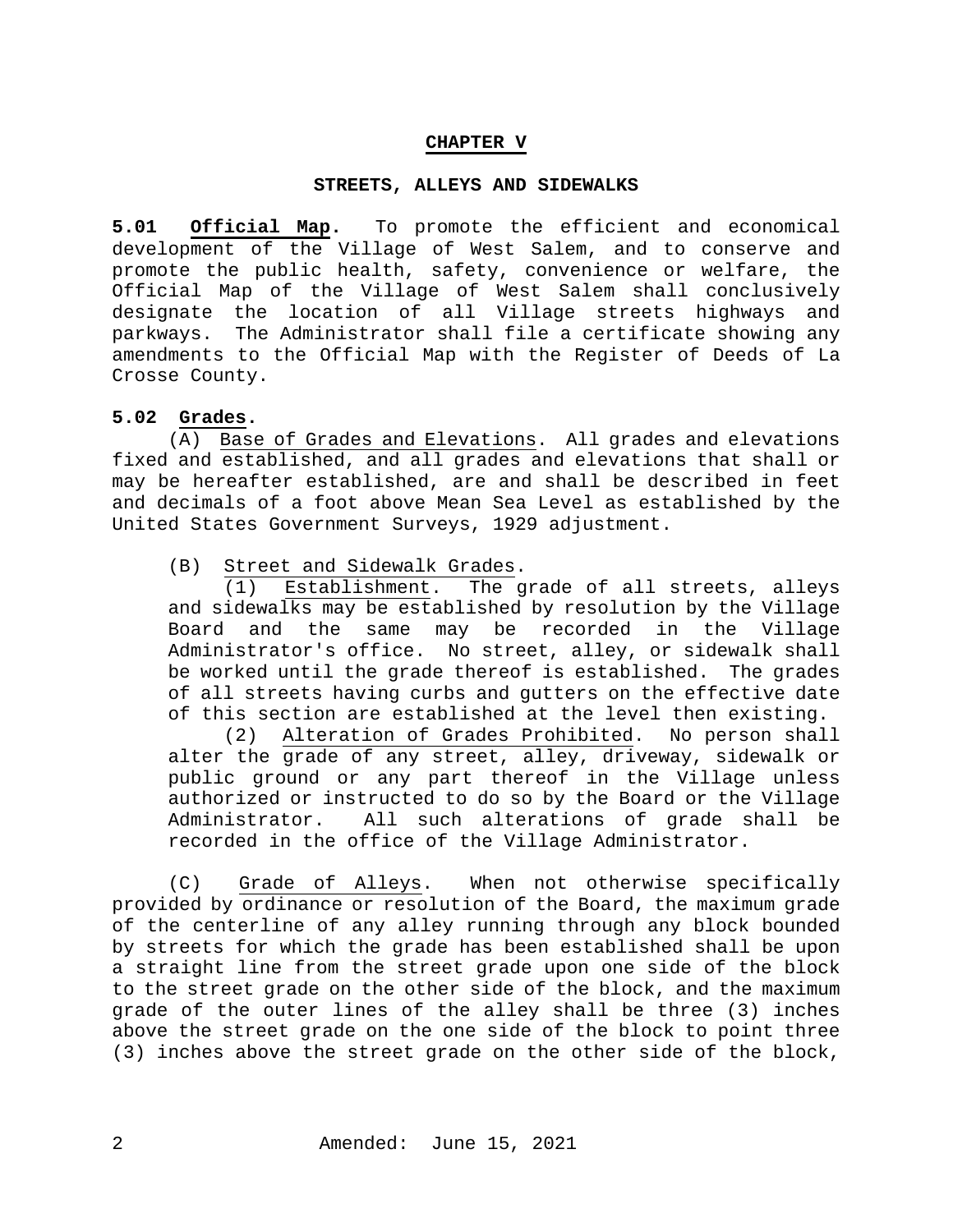and spaces between these lines and the centerline shall be upon planes connecting these lines.

(D) Grades of Sidewalks. All sidewalks shall be on a grade, which is a minimum of three (3) inches higher than the adjacent street grade.

(E) Curbs. All curbs shall be at least 24" in depth for alleys and 30" in depth for streets and shall be of a sufficient thickness for a substantial curb. Depth of curb is defined as the distance from the back of the curb to the edge of the curb abutting the street.

(F) Boulevards. The space between the sidewalk and curb shall be upon the same plane with the sidewalk and the top of the curb.

(G) Gutters. Unless otherwise specifically provided, the line at the top of the gutters at the outer edge of roadways adjoining the curbs shall be 6 inches below the top of the curb. The gutters shall form an inclined plane with a fall of 3/4 of an inch in 2 feet from the inner to the outer lines of the gutters.

#### <span id="page-2-0"></span>**5.03 Street Construction Regulations.**

(A) Materials and Mode of Construction. All streets constructed in the Village after the date of this Ordinance shall be constructed in accordance with the Developer's Agreement and the provisions of Chapter IV: Land Division and Platting.

(B) Materials and Construction Methods. All materials and construction methods shall comply with the current Standard Specifications for Road and Bridge Construction of the Wisconsin Department of Transportation.

(C) Developers must provide services of a testing laboratory, approved by the Village of West Salem, to take compaction tests on new streets as follows:

(1) Compaction of fill areas on public streets shall be taken every Two Hundred (200) lineal feet of street at vertical depths as required by the Village Public Works Director or Village Engineer.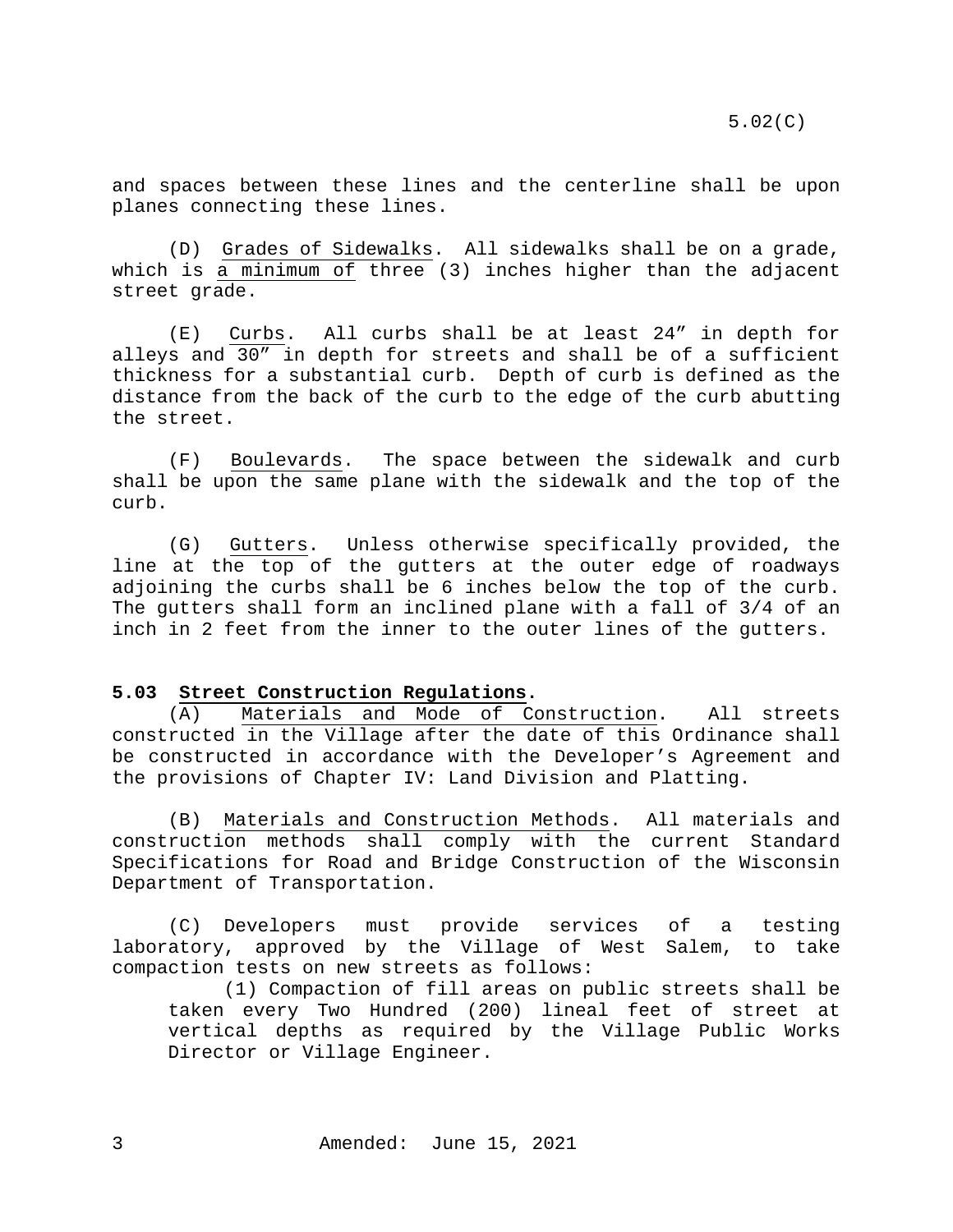(2) Compaction of gravel base course shall be taken every Two Hundred (200) lineal feet of street.

(3) Compaction in all areas shall meet a minimum relative density of 95 percent of ASTM: D 698-79 (standard proctor).

(4) The total cost of compaction and tests shall be paid by the developer.

(D) Permit Required. Prior to cutting any curb or construction or reconstruction of any curb, driveway or sidewalk in the public area, the area between the lot line and the traveled portion of the road, a boulevard permit for such work shall be obtained from the Village Public Works Director who will furnish detailed information as to what utilities or other appurtenances are located in the area and as to just how this work must be accomplished. A permit application shall be accompanied by a permit fee as set forth in Appendix "A" Fee Schedule. No permit shall be issued unless the Public Works Director has reviewed and approved same and unless the Village Administrator is satisfied that said proposed construction will not interfere with existing utilities and other appurtenances located in said areas.

## <span id="page-3-0"></span>**5.04 Sidewalks.**

(A) Duty to Build. The owner or owners of any lot or parcel of land within the corporate limits of the Village of West Salem shall lay, remove, replace, or repair the sidewalks or cause the same to be done, within or upon a public street or avenue adjacent to and abutting upon said lot or parcel of land if and when the Board shall determine it to be necessary for the benefit and use of the public, and no sidewalk which shall be constructed contrary to the provisions of this Code shall be considered a legal sidewalk and the same may be ordered to be replaced with a legal sidewalk in conformity with this Code, the same as if no sidewalk whatever had been built or constructed in the place where any such sidewalk is located.

(B) Material to be Used. All sidewalks in the Village shall be built and maintained of concrete and whenever any sidewalk now within the Village limits and being of other material than is herein prescribed shall require repairs or renewal, the same shall not be repaired in its present form but new sidewalks of the material herein prescribed shall be constructed in place thereof.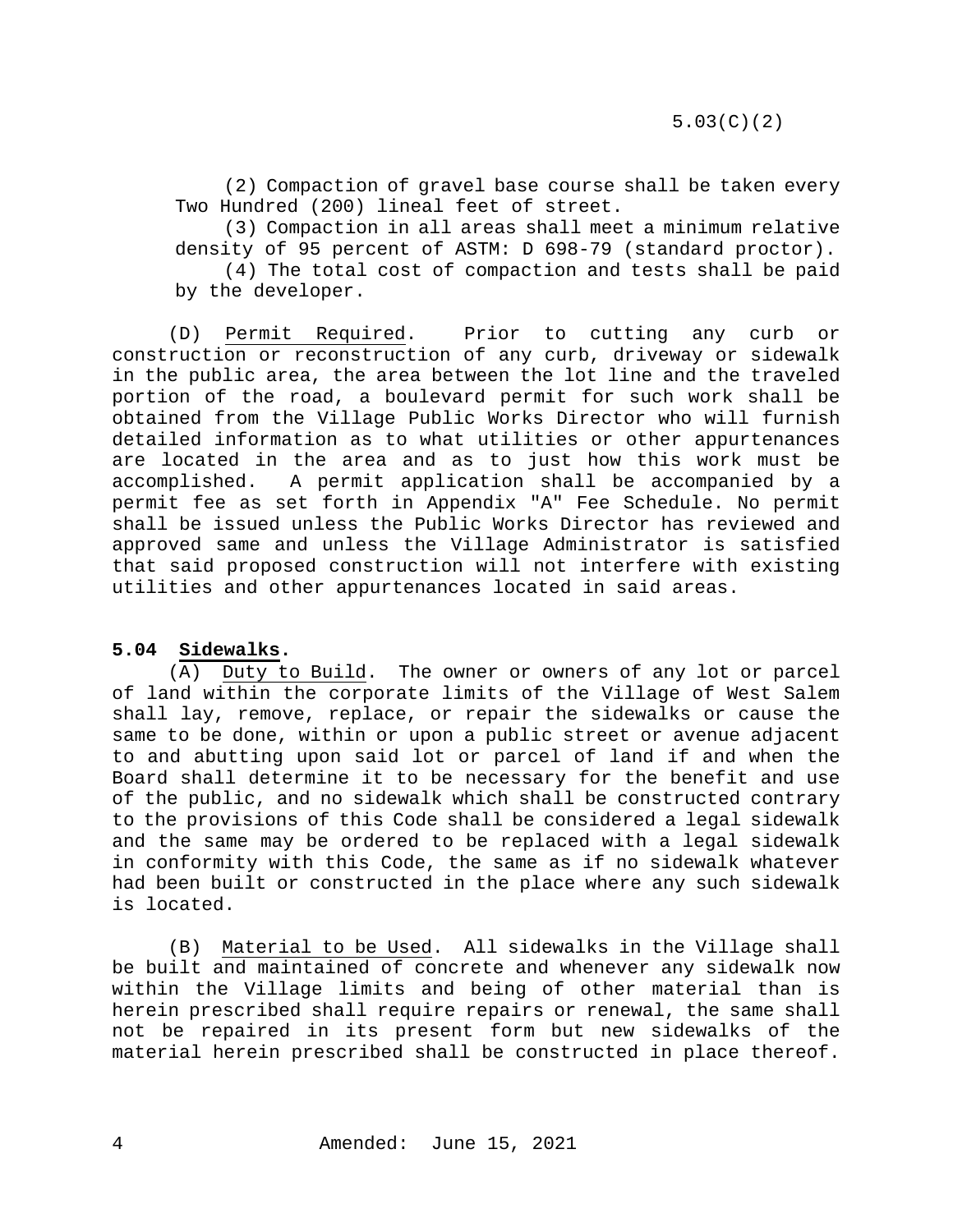(C) Village Board to Regulate. The material and mode of construction of all sidewalks on all streets and avenues shall be such as the Village Board may from time to time prescribe.

(D) Width of Sidewalks. Unless otherwise specifically provided by Board resolution, new sidewalks in subdivisions whose plats are accepted by the Village of West Salem after May 1, 2010, shall be five (5) feet wide, provided, however, all existing sidewalks of lesser or greater width as of May 1, 2010, are declared legal sidewalks and may be continued or repaired in part at such width, but any replacement of walks greater than four (4) feet shall be at existing width and any replacement of walks less than four (4) feet in width shall be at four (4) feet in width. All repair or replacement must be in accordance with the then existing resolution establishing specifications with the exception of width as provided for above. For all subdivisions whose plat was accepted prior to May 1, 2010, and which no sidewalk is yet constructed, any new sidewalk in those areas must be four (4) feet wide.

(E) Grade or Elevation. The grade or elevation of all sidewalks shall be as established by the Village Street Committee.

(F) Notice to Build or Repair. When it is the opinion of the Village Board (pursuant to Subsection A of this section) that a sidewalk ought to be constructed or that any sidewalk requires repairing, rebuilding, or should be replaced, the said Village Board shall without petition or request direct the Village Administrator to notify the owner of the lot or tract of land abutting on said sidewalk or said proposed sidewalk to repair the same within twenty (20) days from the date of the service of the notice, to build a new sidewalk or rebuild the sidewalk within twenty (20) days from the date of the service of the notice, as the case may be, provided however, that if the notice is given between August 1st and May 1st (of the following year) the time period commences to run from May 1st.

(G) Service of Notice. The notice mentioned in Section F shall be served in the manner as outlined in Sec.  $66.0907(3)$ C Wis. Stats.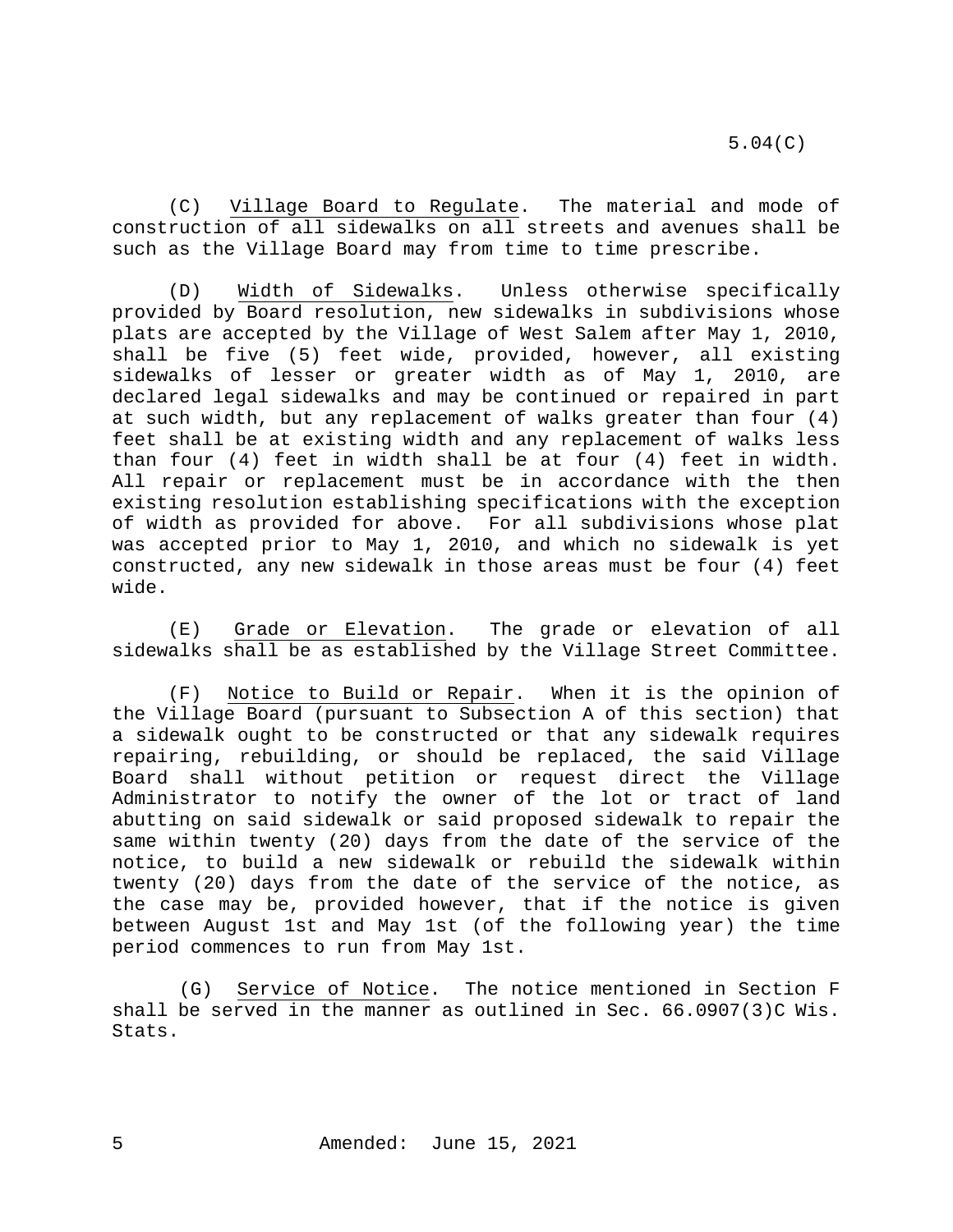(H)(1) Failure to Build. In case any person shall fail to build, rebuild, or repair such sidewalk within the time required by said notice, the Village Administrator shall authorize repair, rebuilding, or the building of the said sidewalk and certify the return to the Village the total cost of such work, and the cost of such work done adjacent and abutting each separately owned parcel of land fronting on such street or portion thereof, which amount shall be a lien on such parcel of land from the date of ordering such work.

(H)(2) Minor Repairs. If the cost of repairs of any sidewalk in front of any lot or parcel of land does not exceed the sum of \$100, the Public Works Director, if so required by the Village Board, may immediately repair the sidewalk without notice, and charge the cost of the repair to the owner of the lot or parcel of land, as provided in this Ordinance.

(I) Collection of Costs. Upon the certification of the Village Administrator of the Village expense of laying, removing, or repairing sidewalk in adjacent and abutting of each parcel of land, whether the work be done by contract or otherwise, the amount therein charged to each parcel of land shall be entered by the Administrator in the Tax Roll as a special tax against said parcel of land, and the same be collected in all respects like other taxes upon real estate, provided, however, the Village Board may allow payments by installment with interest on the unpaid balances pursuant to specific resolution adopted by the Village Board in accordance with Board policy thereon, all pursuant to Section<br>66.0907(3)(f) of Wisconsin Statutes. All Village authorized  $66.0907(3)(f)$  of Wisconsin Statutes. All Village a<br>repairs, rebuilds, or replacements are subject repairs, rebuilds, or replacements are subject to an Administration Fee as set forth in Appendix "A", Fee Schedule.

(J) The owner of each and every lot, whether the lot has a building upon it or not, which lot adjoins any street on any side of the lot, shall clean any sidewalk within the street right-ofway, which sidewalk adjoins such lot, of snow or ice to the width of such sidewalk. This must be accomplished within twenty-four (24) hours after the snow ceased to fall or within twenty-four (24) hours of the formation of ice, and cause the same to be kept clear from snow and ice, provided that in case the snow shall continue to fall for some time, it shall be removed as soon as practicable after it has ceased to fall and provided that when the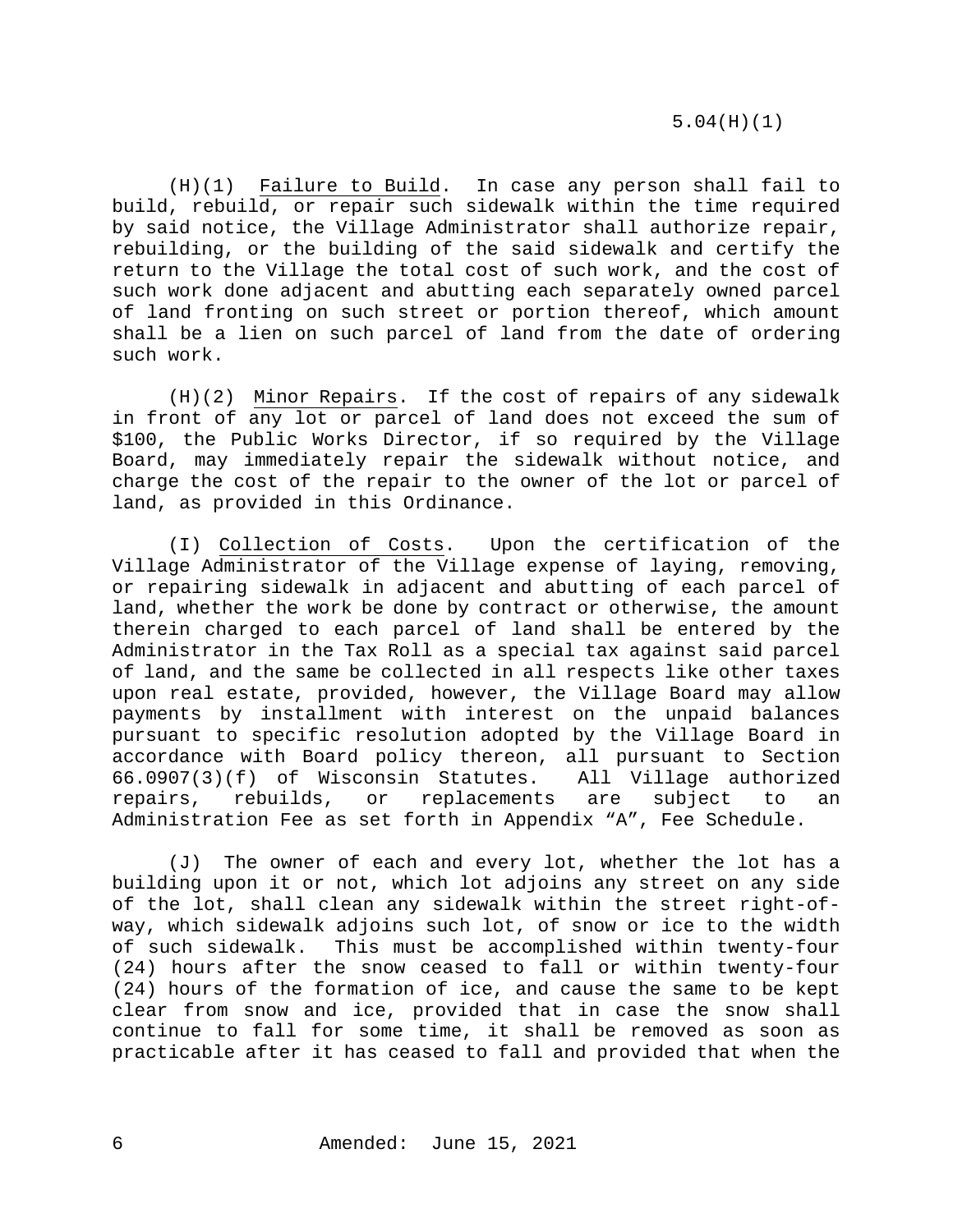ice formed upon any sidewalk so that it cannot be immediately removed, the person herein referred to shall keep the ice sprinkled with salt, an ice melt product, or sand. No person in the course of removing snow or ice from any private property shall cause or permit the snow or ice to be placed or left upon any public way, including any public sidewalk or roadway. No person in the course of removing snow or ice from any sidewalk which adjoins a lot which is required to be cleared of snow and ice pursuant to this Ordinance shall cause or permit the snow or ice which is cleared to be placed or left on any public way, including any sidewalk or any roadway. No person in the course of removing snow or ice from any boulevard area located between a public walk and the roadway, including, but not limited to, any grassy areas, carriage walk areas, driveway approaches or paved boulevards, shall cause or permit the snow or ice which is cleared to be placed or left on any public way, including public sidewalks and roadways. The only exceptions to the prohibitions of this Ordinance with regards to placing of snow or ice into any public way are the following areas:<br>(1) Persons removing snow and ice from private

Persons removing snow and ice from private property, or sidewalks which are required to be cleared of snow and ice pursuant to this ordinance, or from any boulevard area may cause or permit said snow or ice to be placed or left upon the boulevard area on their lot's side of the street in front of their lot (in doing so they must make sure that said snow and ice is not left on a public walkway or roadway).<br>(2) Persons removing snow and ice from private

Persons removing snow and ice from private property, or sidewalks which are required to be cleared of snow and ice pursuant to this ordinance, or from any boulevard area may cause or permit said snow or ice to be placed or left upon the boulevard area which is not on their side of the street and in front of their lot only with written consent of the owner of the lot to which the boulevard where they place the snow abuts (in doing so they must make sure that said snow and ice is not left on a public walkway or roadway).

(3) Owners of lots used for business purposes on the first floor in the downtown business area which adjoin (1) Leonard Street between Elm Street and Garland Street; and (2) which adjoin Elm Street, Memorial Drive, Hamilton Street and Franklin Street between Mill Street and Youlon Street may place snow and ice from their sidewalk and boulevard into the street for snow removal by the Village so as to keep the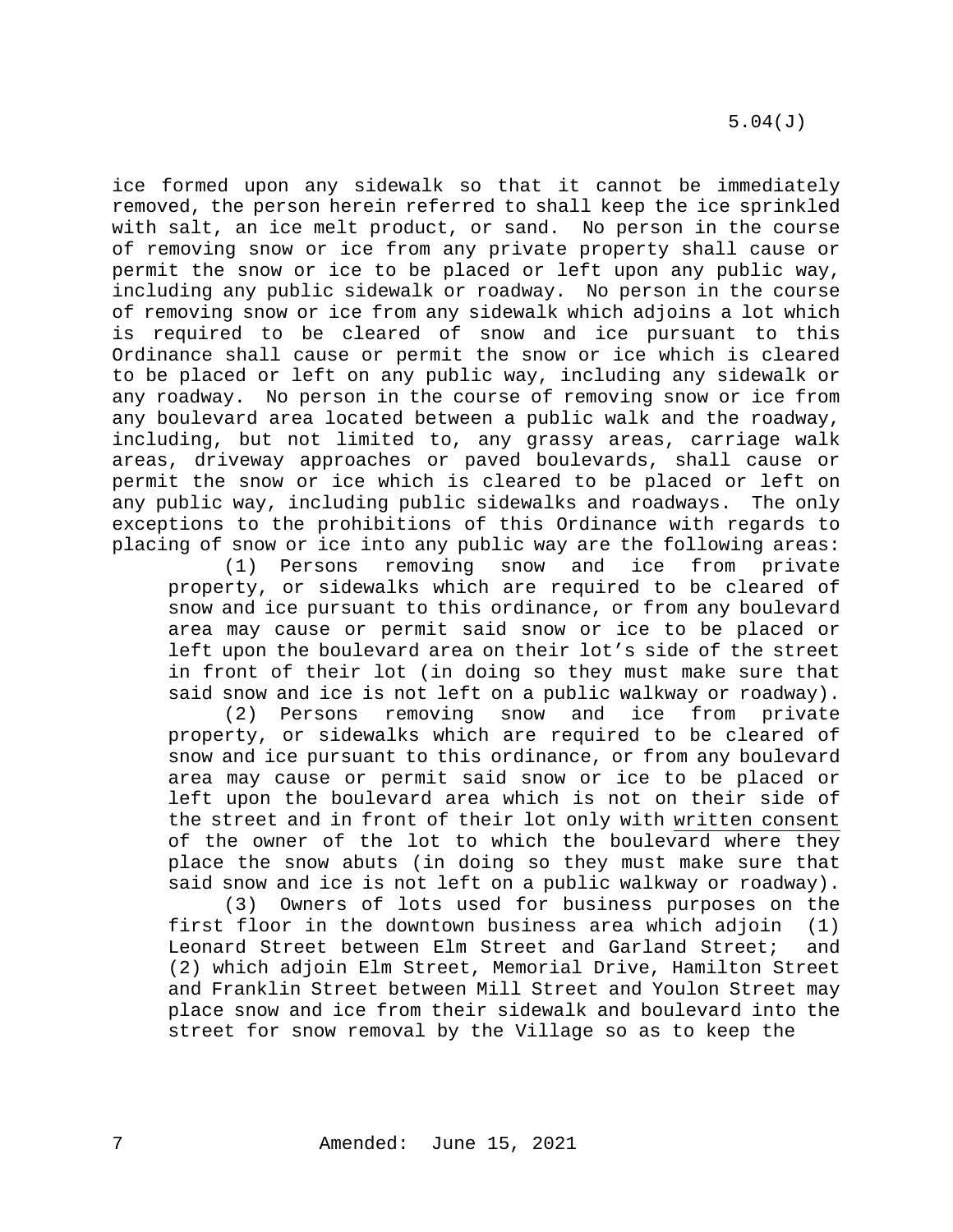downtown business area free from snow for safe pedestrian and vehicle movement.

(4) There is an eight (8) foot wide State of Wisconsin designated bicycle trail located both on the north and south sides of State Highway 16 which runs at intervals from the intersections with County Trunk Highway M to the eastern boundary of the Village and the adjacent property owners which adjoin this bike trail shall not have the responsibility for cleaning these areas from snow and ice, but no person shall place any snow and ice removed from their private property onto this eight (8) foot wide paved bicycle trail.

(5) There is a ten (10) foot wide State of Wisconsin funded bicycle trail created under the West Salem Pathways project to be located within the areas described in paragraph 1 herein and which is to be built during the year 2011 and the adjacent property owners which adjoin this bike trail shall not have the responsibility for clearing these areas for snow and ice, but no person shall place any snow or ice removed from their private property onto this ten (10) foot wide bicycle trail.

(K) Obstructions. No landowner or occupant of land shall allow branches of trees to grow over the sidewalk at a height of less than ten (10) feet, and no landowner or occupant of land shall allow any shrubbery or bush to encroach upon the sidewalk. No owner or occupant shall allow placement of any structure requiring a building permit or any personal property items within two (2) feet of any sidewalk required by this Ordinance unless specifically authorized by other Village Ordinances.

(L) Failure to Remove. It shall be the duty of the Village Administrator to cause to be removed the snow and ice from any such sidewalks (pursuant to Section (J) of this Ordinance) or remove obstructions (pursuant to Section (K) of this Ordinance) as shall be neglected by any owner or responsible person and to report the expense of such work to the Village with a tax description of the lot or parcel of land, in front of or adjoining which such work was done, and the Village Board shall cause such expense to be audited and paid out of the general fund, and shall direct the Village Administrator to charge such expense to the lot or parcel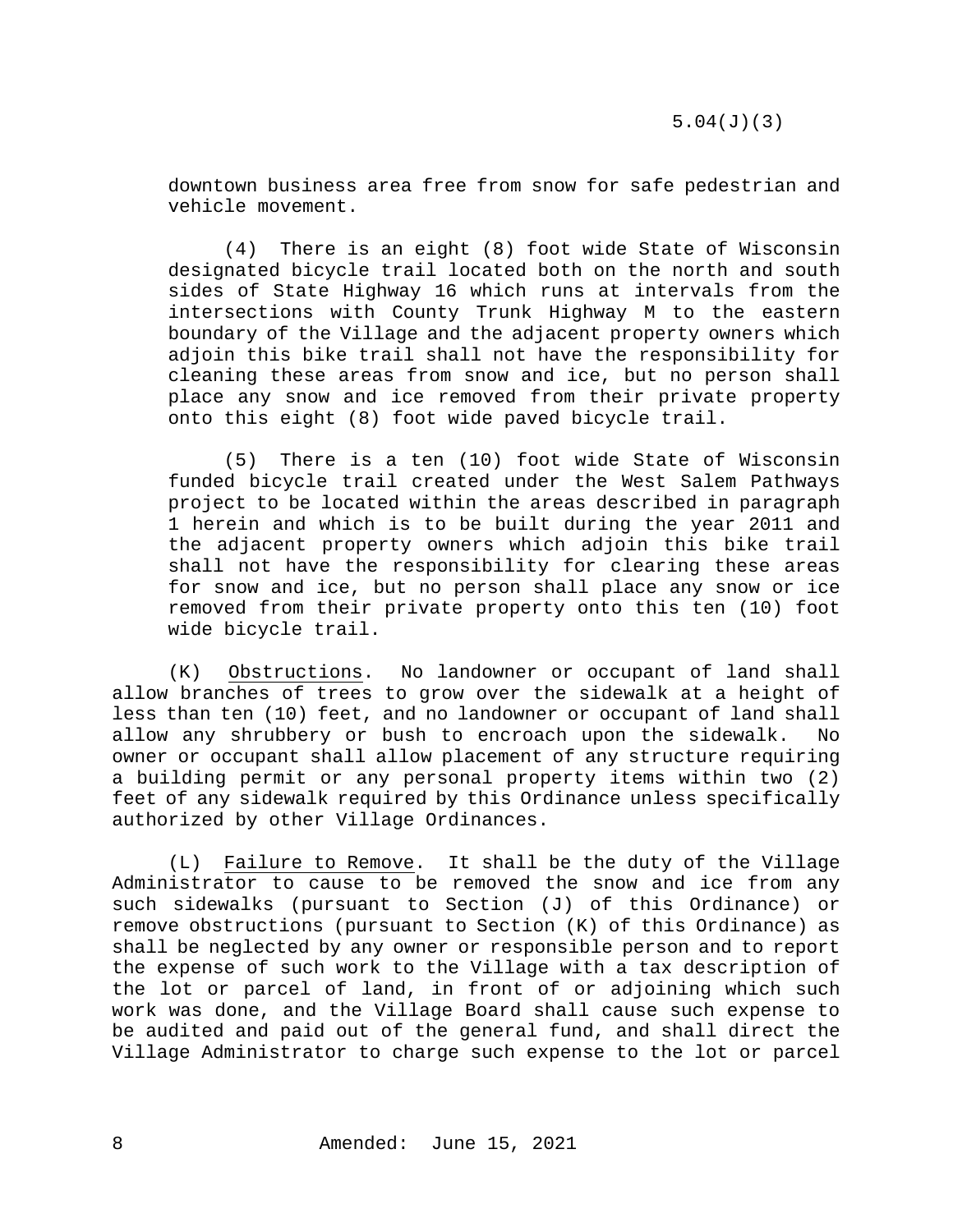5.04(L)

of land adjoining which the same shall be incurred. The amount of such expense shall be inserted in the tax list, next thereafter to be made out, as a special tax against such lot or parcel of land and shall be collected as other taxes upon real estate are collected in the Village.

(M) Provision of State Law. All provisions of Section<br>66.0907 of the Wisconsin Statutes describing and defining of the Wisconsin Statutes describing and defining regulations with respect to sidewalks are hereby adopted and by reference made a part of this section as if fully set forth herein. Any act required to be performed or prohibited by Section 66.0907 of the Wisconsin Statutes is required or prohibited by this section.

(N) Sidewalk Repair or Construction.

(1) Adjacent property owners building, repairing, constructing and perpetually maintaining sidewalks along or upon any street, alley or highway in the Village of West Salem shall pay the cost thereof pursuant to this Section. A sidewalk map as recommended by the Planning Commission and adopted by the Village Board shall be the basis of selecting proposed sidewalk locations throughout the Village. All new plats shall require sidewalks in accordance with this Ordinance.<br> $(2)$ 

The cost to be assessed shall include all engineering and administrative fees paid by the Village in conjunction with the project.

(3) Sidewalks shall not be required upon recommendation of the Village Engineer and approval of the Village Planning Commission in following situations.

(a) On cul-de-sacs or that portion of a dead-end street from the last intersection.

(b) On high banks where it has been determined to be impossible or is prohibitive to construct.

(c) On internal streets within an industrial park or industrially zoned area, or streets within such area that do not connect to any residential or commercial areas.

(d) On one side of a frontage road, this circumstance occurs when two streets, roads or highways run parallel to each other and no buildings exist between them. The sidewalk should be placed on the side of the frontage road containing the buildings.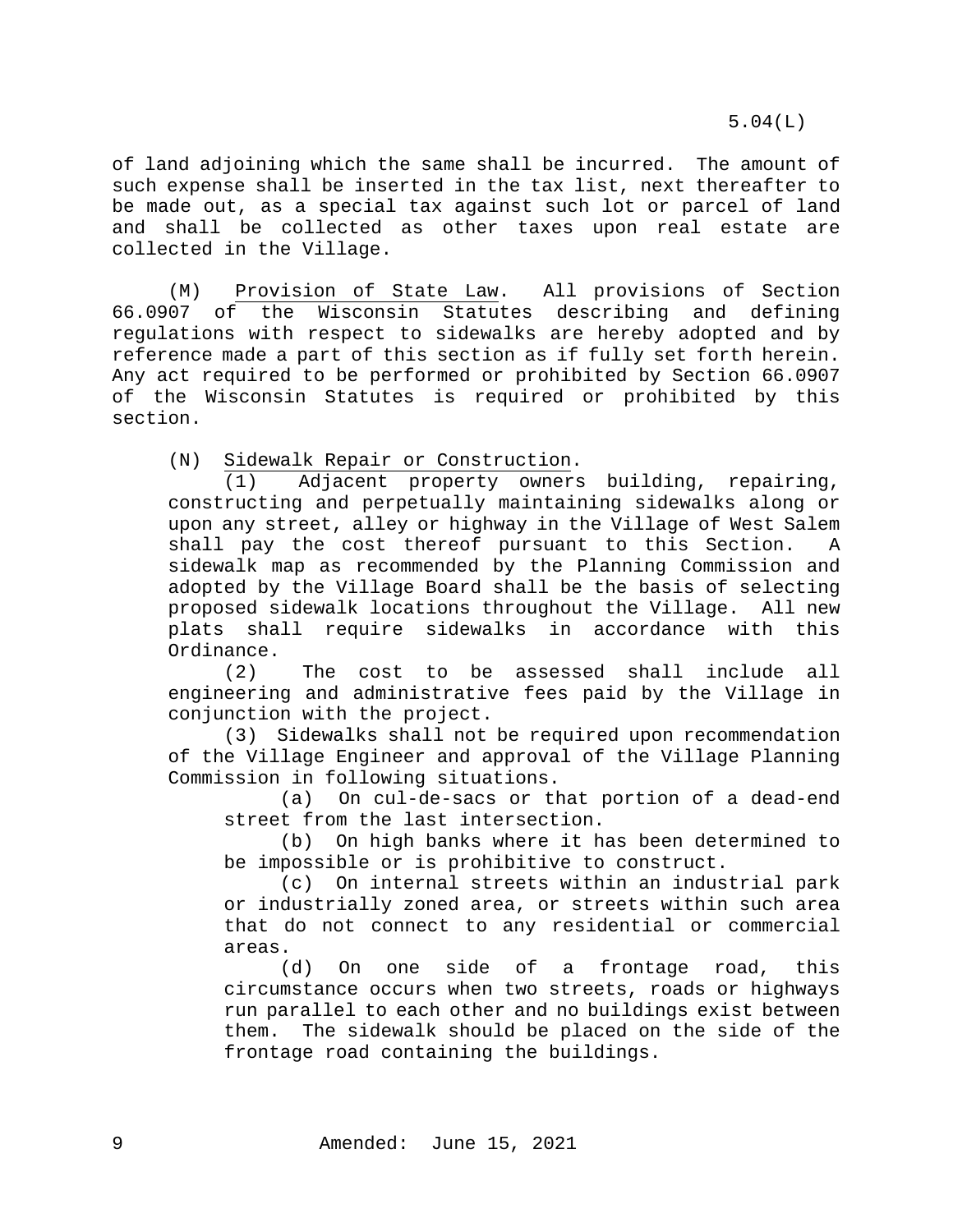5.04(N)(4)

(4) This sidewalk code may be waived and modified to accommodate existing obstructions or grade problem upon the recommendation of the Village Engineer and the approval of the Village Planning Commission.

## <span id="page-9-0"></span>**5.05 Street, Boulevard, and Sidewalk Excavations.**

(A) Permit Required: No person or entity or their agents or employees or contractors, shall make or cause to be made any opening or excavation in any public street, public alley, public way, public ditch, public ground, public sidewalk, or Villageowned easement within the Village without a permit therefor from the Village Administrator with approval of the Public Works Director. Permits shall be valid for a period of thirty (30) days from the date of approval, except as provided for under Section 5.05(C) for pavement replacement.

(B) Fees. The fees for a Street Opening Permit and a Boulevard Permit shall be as set forth in Appendix "A" Fee Schedule and shall be paid to the Village Administrator who shall issue a receipt therefor. If the opening or excavating of any public way is made prior to the receipt of an approved Street Opening Permit or Boulevard Opening Permit from the Village, the application and review fee shall be two (2) times the permit amount as set forth in Appendix "A" Fee Schedule.

(C) Bond. Before a permit for excavating or opening any street may be issued, the applicant must execute and deposit with the Village Administrator an Indemnity Bond approved by the Village Administrator or a Cash Bond as set forth in Appendix "A" Fee Schedule, either conditioned that the applicant will fill up and place in good and safe condition all excavations and openings made in the street, and will replace and restore the pavement over any openings made as near as can be to the state and condition in which it was found, and keep and maintain the same in such condition, normal wear and tear excepted, to the satisfaction of the Village Administrator and Public Works Director for a period of one (1) year. Such bond shall guarantee that if the Village shall elect to make the street repair, the person opening the street will pay all costs of making such repair and of maintaining the same for one (1) year. Such bond shall be further conditioned that applicant will observe the provisions of all State laws, ordinances, rules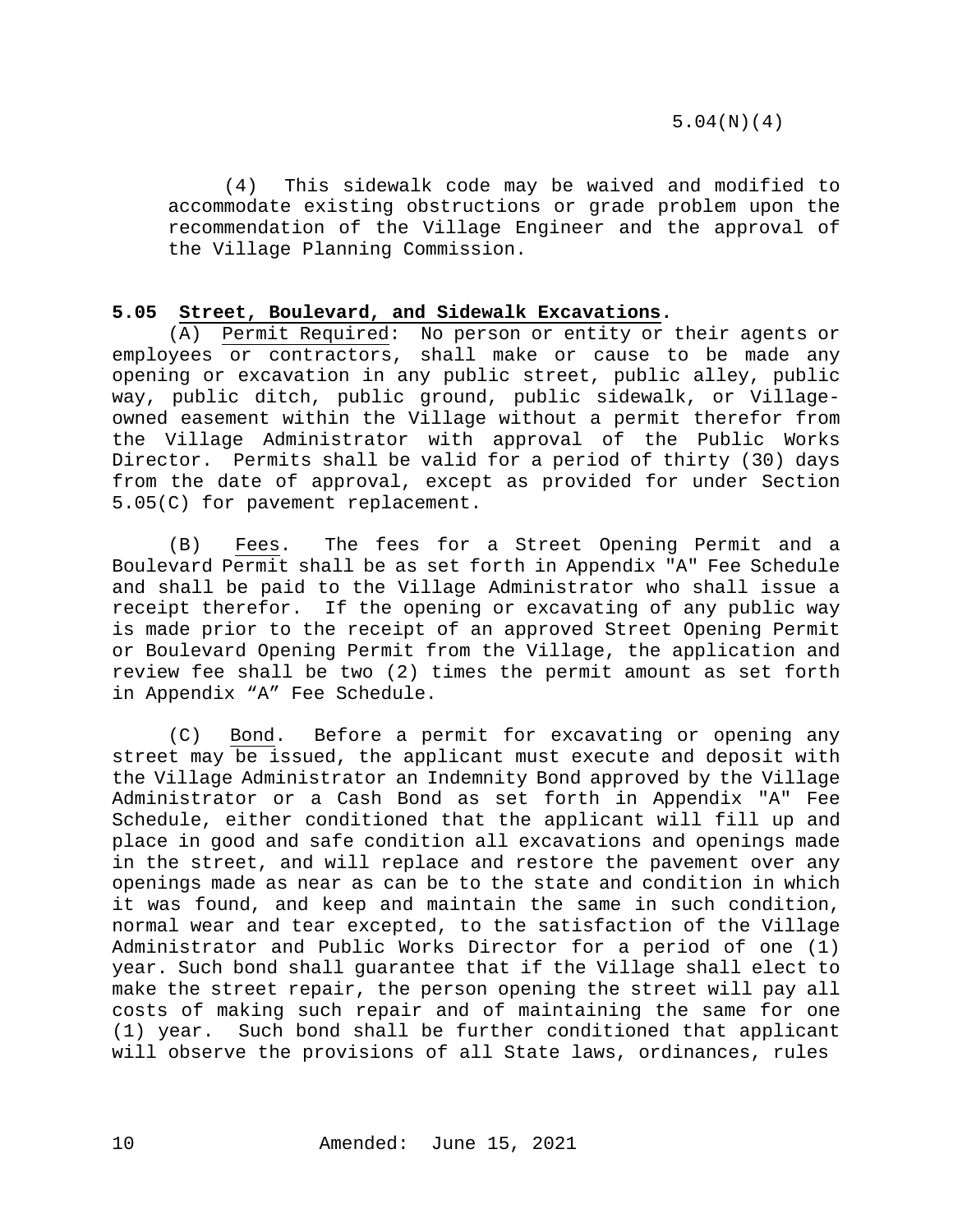5.05(C)

and regulations governing the issuance of permits under this Section. Such bonds may be filed individually for each excavation project or shall be a two (2) year bond covering all excavation work done by the principal covering both the initial year when excavation is first made and the following year. References in this paragraph to "keeping and maintaining" and "repairing and maintaining" the street for a one (1) year period of time refers to one (1) year after final completion of the repair. All repairs shall be completed by the arrival of the first November 15th following the initial excavation.

(D) Regulations Governing Street, Public Way, and Sidewalk Openings.

(1) Frozen Ground. No opening in the streets or sidewalks for any purpose shall be permitted when the ground is frozen, except where necessary as determined by the Public Works Director.

(2) Paving Removal. In opening any street or other public way, all paving or ballasting materials shall be removed with the least possible loss of or injury to surfacing material and together with the excavated material from trenches shall be placed so as to cause the least practicable inconvenience to the public and permit the free flow of water along gutters.

(3) Public Protection. Every person shall enclose with sufficient barriers each opening made in the streets or public ways of the Village. All machinery and equipment shall be locked or otherwise effectively safeguarded from unauthorized use when not being used by the permittee, agents, or employees. Warning lights shall be kept burning from sunset to sunrise, at least one (1) warning light shall be placed at each end of the opening in the street or way and other lights sufficient in number and properly spaced to give adequate warning. Except by special permission from the Public Works Director, no trench shall be excavated more than Two Hundred Fifty (250') feet in advance of pipe laying nor left unfilled more than five hundred (500') feet where pipe has been laid. All necessary precautions shall be taken to guard the public effectively from accidents or damage to persons or property<br>through the period of the work. Each person making such through the period of the work. opening shall be liable for all damages, including reasonable attorney's fees and costs incurred by the Village in defending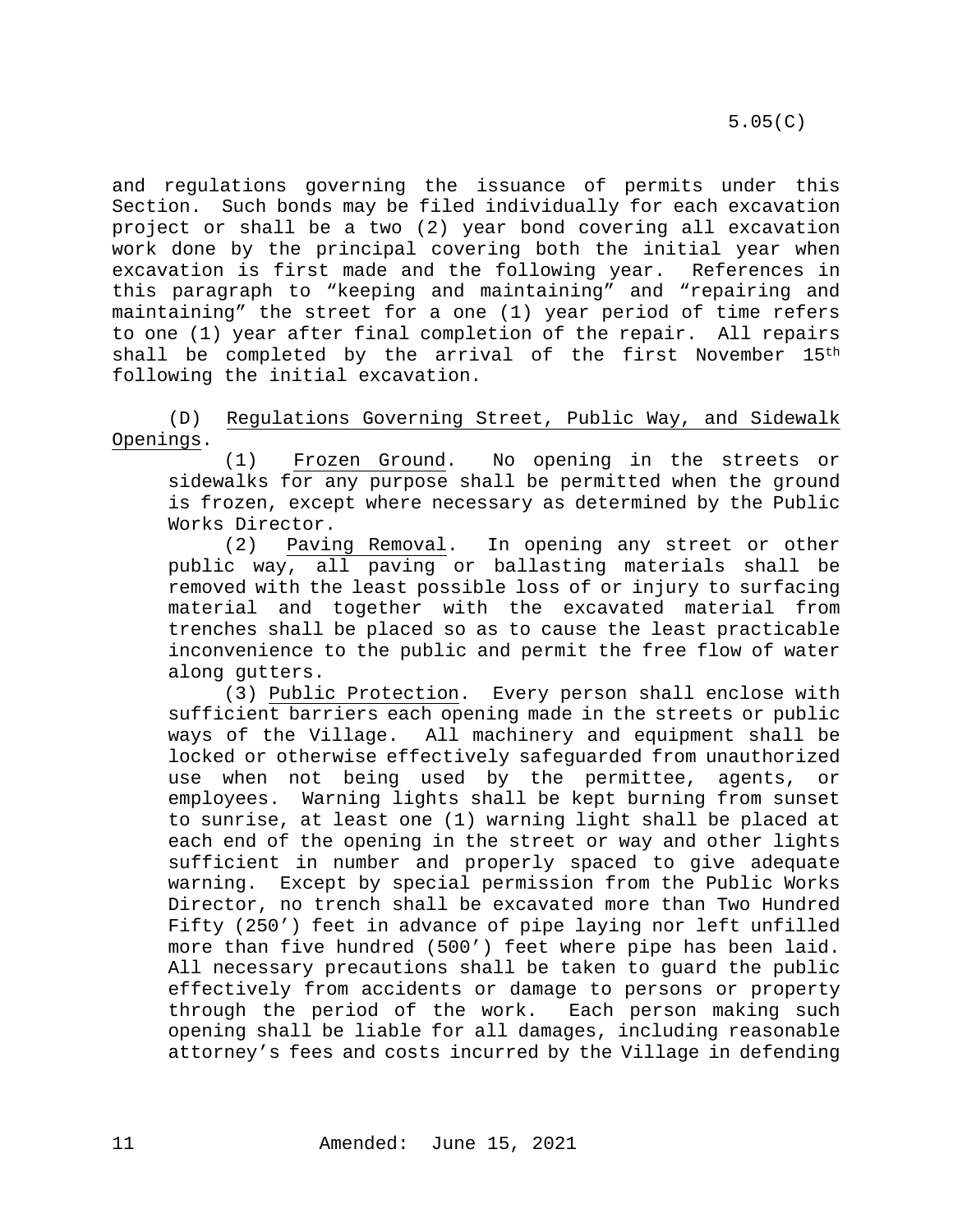any action brought against it for damages, as well as cost of any appeal, that may result from the neglect by such person or such person's employees of any necessary precaution against injury or damage to persons, vehicles, or property of any kind.

(4) Surface Replacement. In opening any street, public way, or sidewalk, the paving materials, sand, gravel and earth or other material moved or penetrated and all surface monuments or hubs must be removed and replaced as nearly as possible in the original condition or position and the same relations to the remainder as before. Any excavated material, which in the opinion of the Public Works Director is not suitable for refilling, shall be replaced with approved backfill material. All rubbish shall be immediately removed, leaving the street, public way, or sidewalk in perfect repair, the same to be so maintained for a period of one (1) year. In refilling the opening, the earth must be puddled or laid in layers not more than six (6") inches in depth and each layer tamped or flushed to prevent after-settling. When the side of the trench will not stand perpendicular, sheathing and braces must be used to prevent caving. No timber, bracing, lagging, sheathing, or other lumber shall be left in any trench. All excavations shall be subject to testing by<br>the Village. Backfilled material not achieving the above Backfilled material not achieving the above compaction requirements shall be removed and re-compacted by the permittee. The cost of any retesting shall be paid by the permittee. The Village may elect to have the Village make the pavement repair for any street, public way, or sidewalk opening, in which case the cost of making such repair and of maintaining for one (1) year shall be charged to the

person making the street openings.<br>(5) Curbs. Whenever poss Whenever possible, curbs will be left intact, and in no case shall such curb be removed without approval of the Public Works Director.

(6) Notice. It shall be the duty of the permittee to notify the Public Works Director and all public and private individuals, firms, and corporations affected by the work to be done at least one (1) business day before such work is to commence. The Public Works Director shall also be notified at least four (4) hours prior to backfilling and/or restoring the surface. The fire department and the police department must be notified before any street is entirely blocked and when it is opened.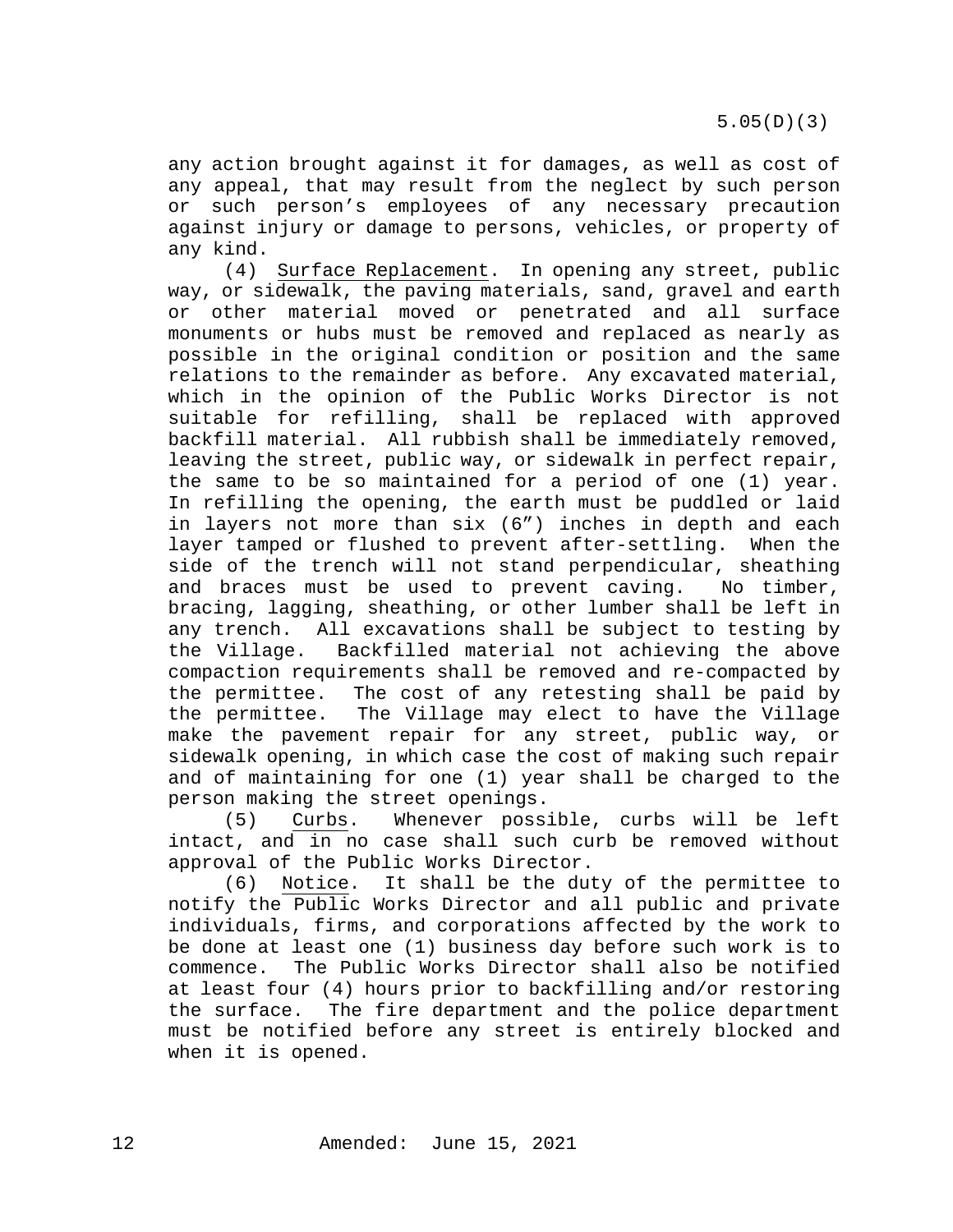(E) Insurance. Prior to commencement of street excavation work, a permittee must furnish the Village Administrator satisfactory written evidence that permittee has in force and will maintain during the life of the permit and the period of excavation public liability insurance of not less than \$1,000,000.00 for one person, \$2,000,000.00 for one accident and property damage insurance of not less than \$1,000,000.00.

(F) Emergency Excavations Authorized. In the event of an emergency, any person owning or controlling any sewer, water main, conduit or utility in or under any street and his agents or employees may take immediate proper emergency measures to remedy dangerous conditions for the protection of property, life, health, or safety without obtaining a street opening permit or boulevard permit; provided that such person shall apply for a Street Opening Permit or Boulevard Opening Permit not later than the end of the next succeeding business day and shall not make any permanent repairs without first obtaining a Street Opening Permit or Boulevard Opening Permit hereunder. The Public Works Director may require additional street surfacing removal and replacement for streets less than five (5) years old.

(G) Village Work Excluded. The provisions of this Section shall not apply to excavation work under the direction of the Village by Village employees or contractors performing work under contract with the Village necessitating openings or excavations in Village streets, which openings or excavations shall be regulated by the contract between the Village and the contractor.

<span id="page-12-0"></span>**5.06 Driveway Construction and Repair**. For the safety of the general public, the Village of West Salem shall determine the location, size, construction, and number of access points to Village-owned public roadways within the Village limits. Design, layout, and construction of private driveways which will be adjacent to a county trunk highway or on a roadway which is within two hundred (200') feet of an intersection of a county trunk highway must obtain approval from the La Crosse County Highway Department before obtaining a permit from the Village of West Salem. It is the Village's intent to provide safe access to properties abutting public roadways suitable for the property to be developed to its highest and best use, provided that access is not deficient or dangerous to the general public. Application for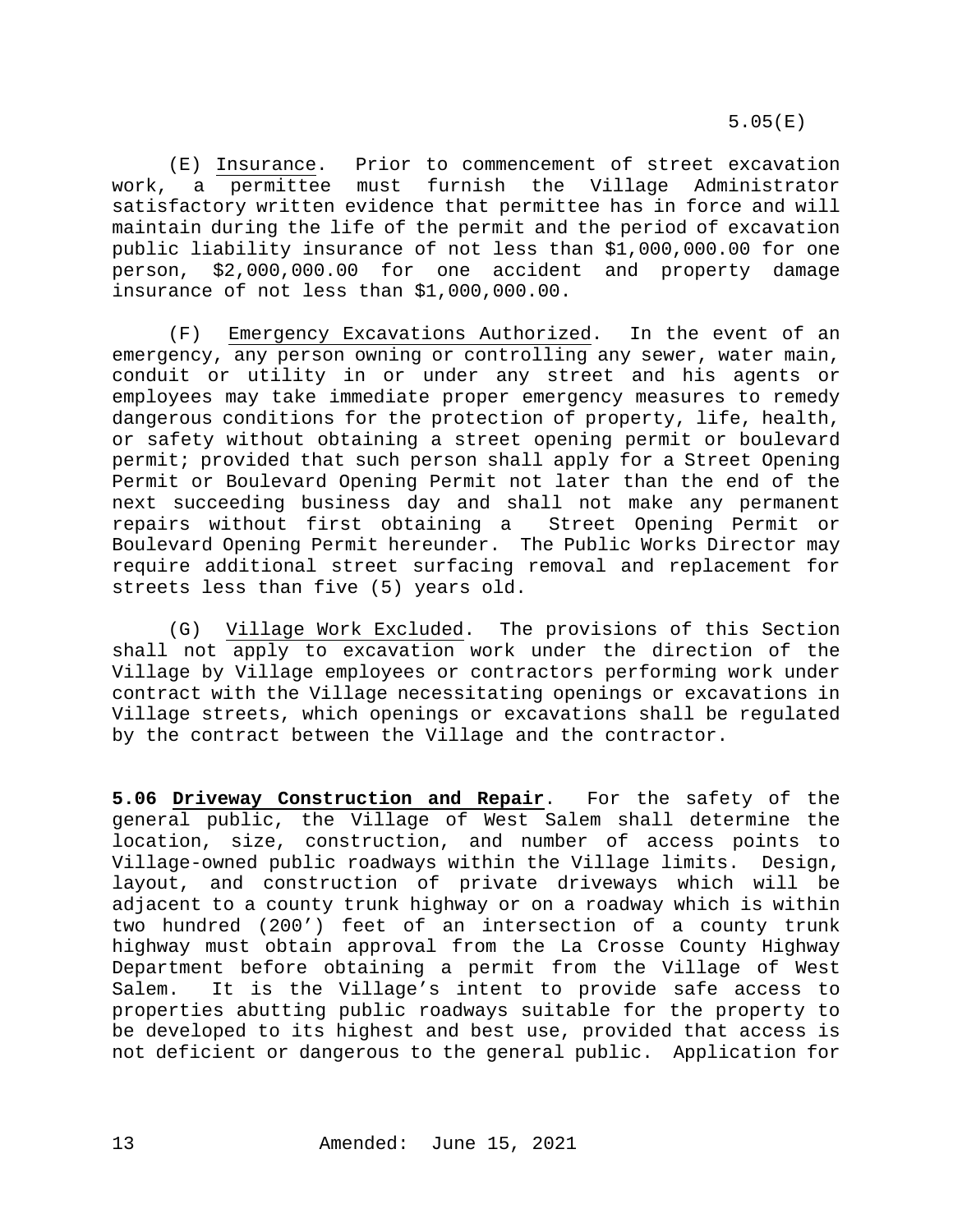"blind" driveways, wherein the only purpose is to restrict street parking, shall be denied.

(A) Permit Required. A permit is required to construct, reconstruct, alter, or enlarge a driveway. No person shall construct or maintain a driveway across any sidewalk or curbing without first obtaining a Boulevard Opening Permit from the Public Works Director. Any driveway installed or reconstructed without a permit will result in a fee four (4) times the original permit fee amount, and an Application for a permit after-the-fact must be completed. A Boulevard Opening Permit Application shall be made at least forty-eight (48) hours in advance of intended installation. Bond and insurance requirements may apply.

(B) Application. Application for such permit shall be made to the Village Administrator for referral to the Public Works Director on a form provided by the Village Administrator and shall be accompanied by a drawing accurately depicting the portion of the proposed private driveway to be constructed, reconstructed, altered, or enlarged lying within the dedicated portion of the public street, the dimensions therefor, and a statement of the materials proposed to be used. The applicant shall pay a fee as set forth in Appendix "A" Fee Schedule. In no case shall any driveway be installed prior to securing a building permit if the driveway is to service such building or buildings. Upon receipt of the application and the fee, the Public Works Director shall review and approve such application if the proposed driveway complies with the terms and conditions of this and any other applicable Village Ordinance.

(C) All applications for permits shall be made on a form prescribed by the Public Works Director and be accompanied by a sketch showing the exact location of:

- (1) Driveway and approaches;
- (2) Property lines;
- (3) Right-of-way lines;

(4) Intersecting roads, streets, or roadways within two hundred (200') feet;

- (5) Width of right-of-way;
- (6) Width and type of road surface;
- (7) Distance from right-of-way line to other structures on the site;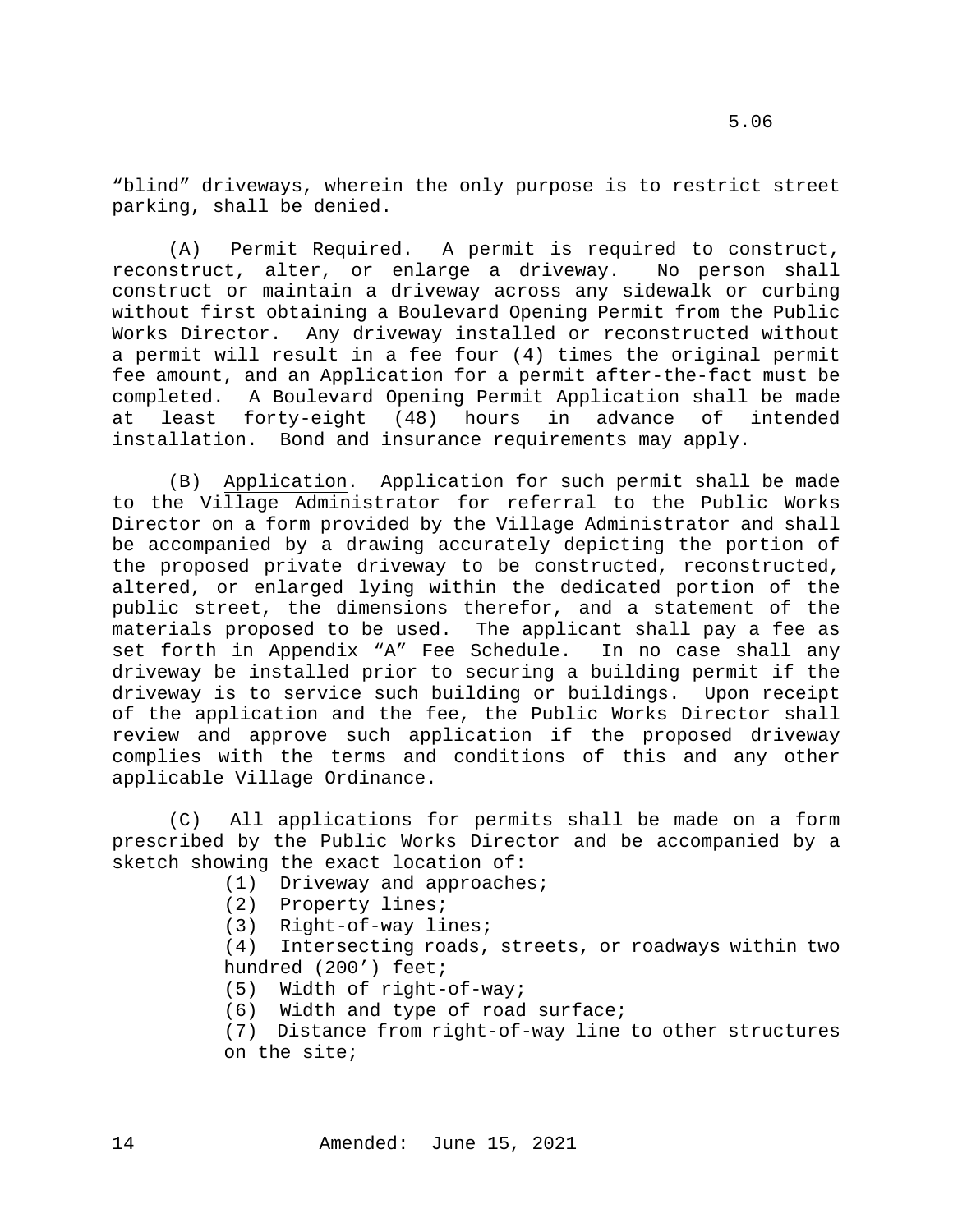- (8) Type of surface and width of driveways;
- (9) Proposed turning radii; and
- (10) Other pertinent information as may be required.

(D) Application Provisions. All Boulevard Opening Permit applications shall contain the applicant's statement that:

(1) The applicant represents all parties in interest, and that such proposed driveway is for the bona fide purpose of securing access to his or her property and not for the purpose of parking or servicing vehicles, advertising, storage, or merchandising of goods within the dedicated portion of the Village rightof-way, or for any other purpose.

(2) The Village, notwithstanding the construction of such driveway, reserves the right to make any changes, additions, repairs, or relocations, widening and maintaining the street without compensating the owner of such private driveway for the damage or destruction of such private roadway.

(3) The permittee, his or her successors or assigns, agrees to indemnify and hold harmless the Village of West Salem, its officials, officers, agents, or employees, against any claim or any cause of action for personal injury or property damage sustained by reason of the exercise of such permit.

(4) The Village of West Salem does not assume any responsibility for the removal or clearance of snow, ice, or sleet or the opening of any windrows of such material upon such portion of such driveway within the dedicated portion of the Village street, public way, or right-of-way.

(E) Driveway Location, Design, and Construction Requirements. The location, design, and construction of driveways shall be in accordance with the following:

(1) General Design. Private driveways shall be of such width and so located that all of such driveways and their appurtenances are within the limits of the frontage abutting the street of the property served. All driveways must be located within the extended property lines unless accompanied by a special agreement from the abutting property owner, with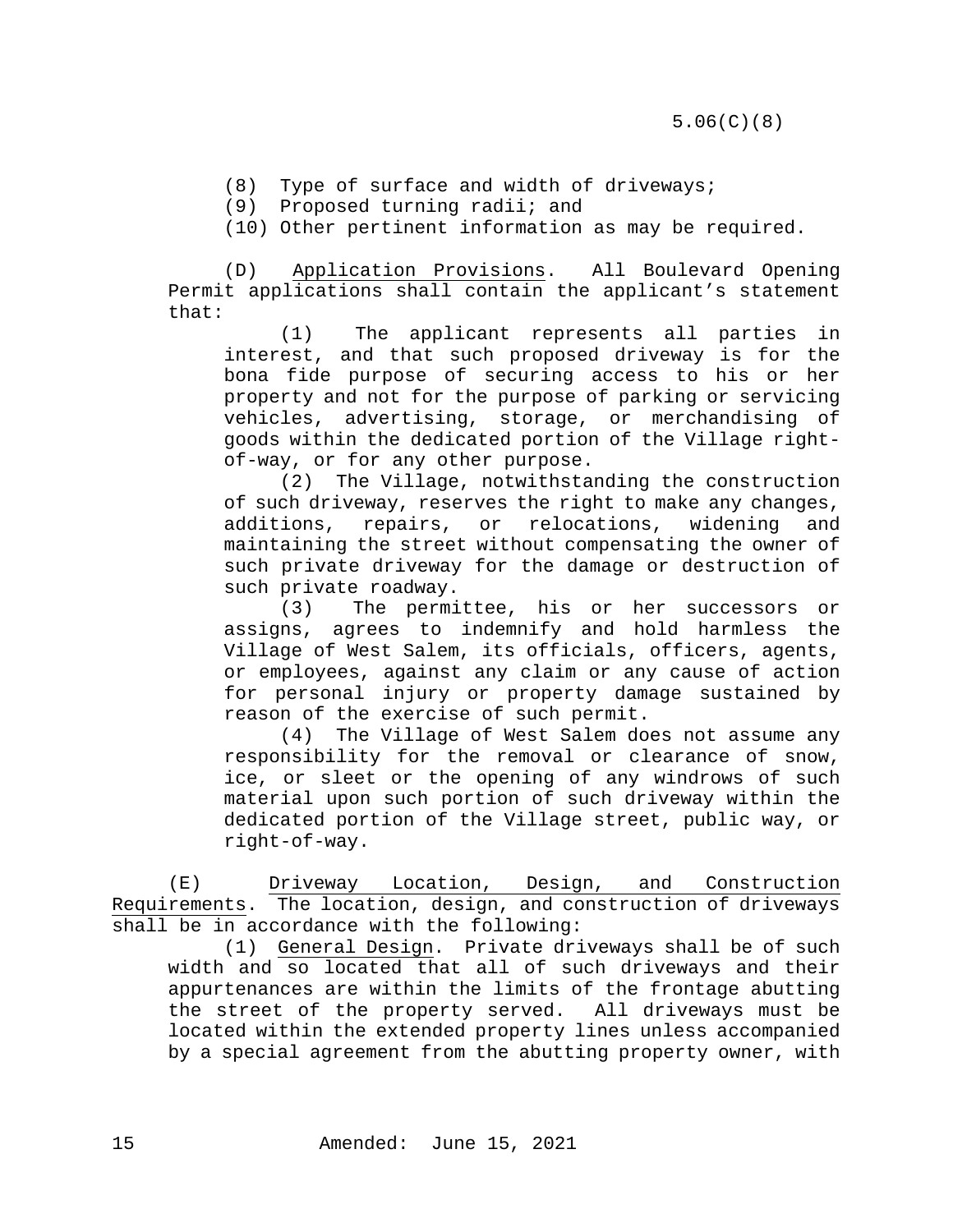extension of said property lines to be on a ninety (90°) degree angle from the street line. If the curb line along two adjoining properties does not form a straight line along for the full curb length of both lots, the ninety (90°) degree angle rule for extended property lines, in all likelihood, will not work. In such a situation, the Public Works Director sua sponte or on the request of either property owner shall establish such an extended property line covering the boulevard area between the lot line and the curb line between the property owners on an equitable basis which shall be established in writing by the Public Works Director and placed in the Village's files and provided to both property owners. This equitable determination of the extended property line covering the boulevard area between the lot line and the curb line between the property owners shall take into account the rules for determining riparian rights as found in the Wisconsin Administrative Code Natural Resources Section 326.07 and apply them in an analogous way to the extent practicable such that neither lot owner may place a drive or other boulevard improvement so close to the lot line considering the angle of the curb so as to unreasonably obstruct the adjoining owners use and enjoyment of his or her lot. Driveways shall not provide direct ingress or egress to or from any street intersection area and shall not encroach upon or occupy areas of the street right-of-way required for effective traffic control or for street signs or signals. A driveway shall be so located and constructed that vehicles approaching or using it shall have adequate sight distance along the street. Private driveways shall be such width and so located that all such driveways and their appurtenances are within the limits of the frontage abutting the street of the property served, and all driveways shall be placed<br>wherever possible so as not to interfere with public wherever possible so as not to utilities. Driveways must be a minimum of three (3) feet from the adjoining parcel line at the right-of-way and into the parcel, except for two (2) adjoining lots with a single, two-family row house unit with zero lot line built over both lots may have driveways adjoining each other at zero lot line but must maintain at least a three (3') foot separation from adjoining lot line. In all driveway instances, a drop curb shall be installed in a two (2') foot distance on each side.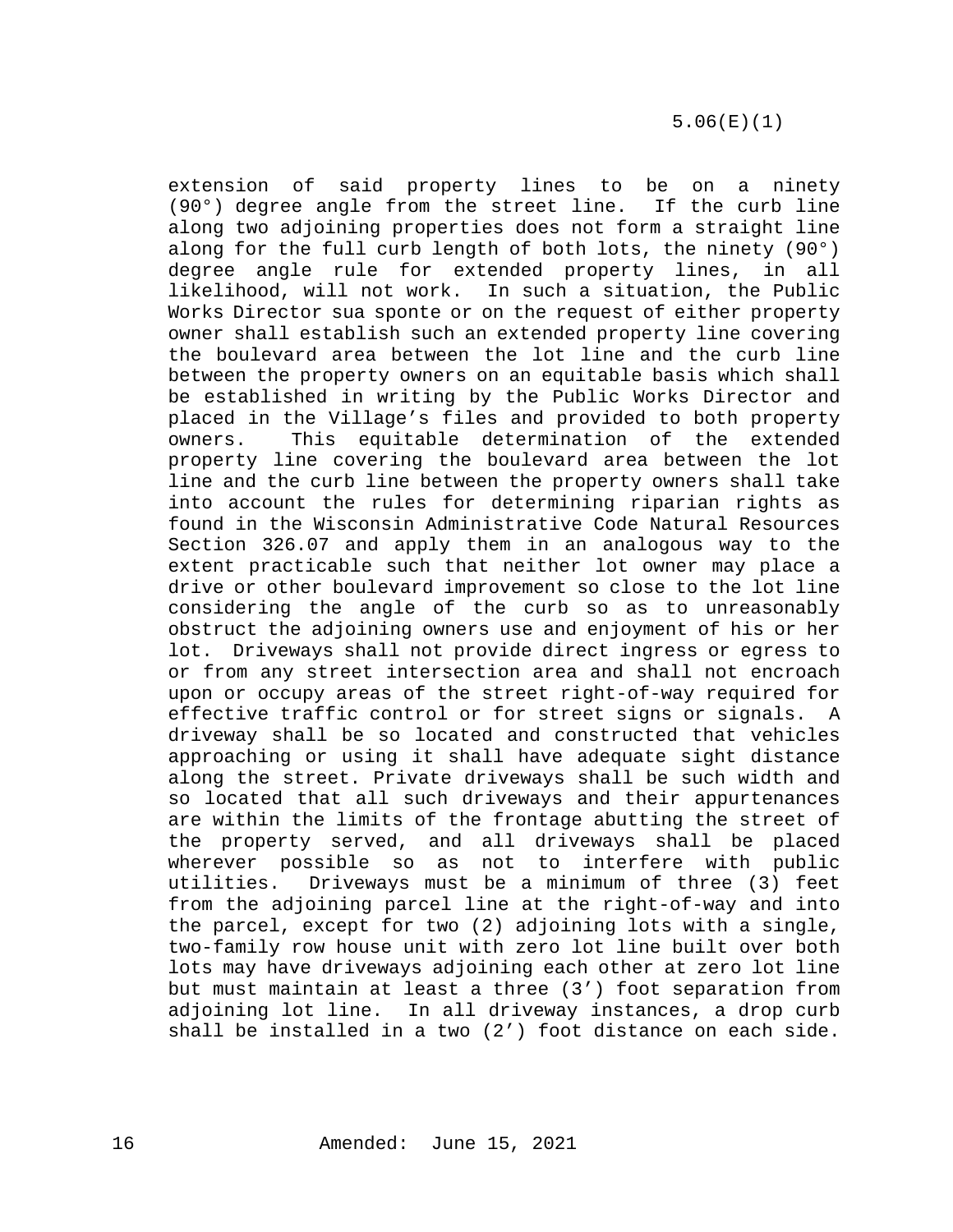(2) Number. The number of driveways to serve the individual property fronting on a street shall be one (1), except for townhouses which have conditional use approval for three (3) or more units shall have number of drives set by conditional use.

(3) Island Boulevard Area. The island boulevard area in the street right-of-way between successive driveways or adjoining a driveway and between the highway shoulder and right-of-way shall constitute a restricted area and may be filled in and graded only as provided in Section 5.09.

(4) Drainage. The surface of the driveway connecting with the street cross sections shall slope downward and away from the highway shoulder a sufficient distance to preclude ordinary surface water drainage flowing onto the street roadbed. No driveway apron shall extend out into the street further than the face of the curb, and under no circumstances shall such driveway apron extend into the gutter area. All driveway entrances and approaches shall be so constructed that they shall not interfere with the drainage of streets, side ditches, or roadside areas or with any existing structure

on the right-of-way.<br>5) Reconstruc Reconstruction of Sidewalks and Curb and Gutter. When the construction of a driveway requires the removal of curb or gutter, the new connections shall be of equivalent acceptable material and the curb return shall be provided or restored in a neat and workmanlike manner. If the curb cut results in a remaining section of curb of four (4) feet or less, the four (4') foot or less section of curb shall be removed and re-poured with new section of curb and gutter or with new driveway approach along the new flow line. The driveway surface shall be connected with the highway pavement and the sidewalk, if any, in a neat and workmanlike manner. The driveway construction shall include the placement or replacement of such sidewalk areas which lay between the driveway approach and the driveway lane on private property with a sidewalk which is constructed in accordance with Section 5.04 of the Code, including, but not limited to, a sidewalk of a minimum thickness of six (6) inches. All residential driveway approaches will be six (6) inches thick.

(6) Relocation of Utilities. Any costs of relocating utilities shall be the responsibility of the property owner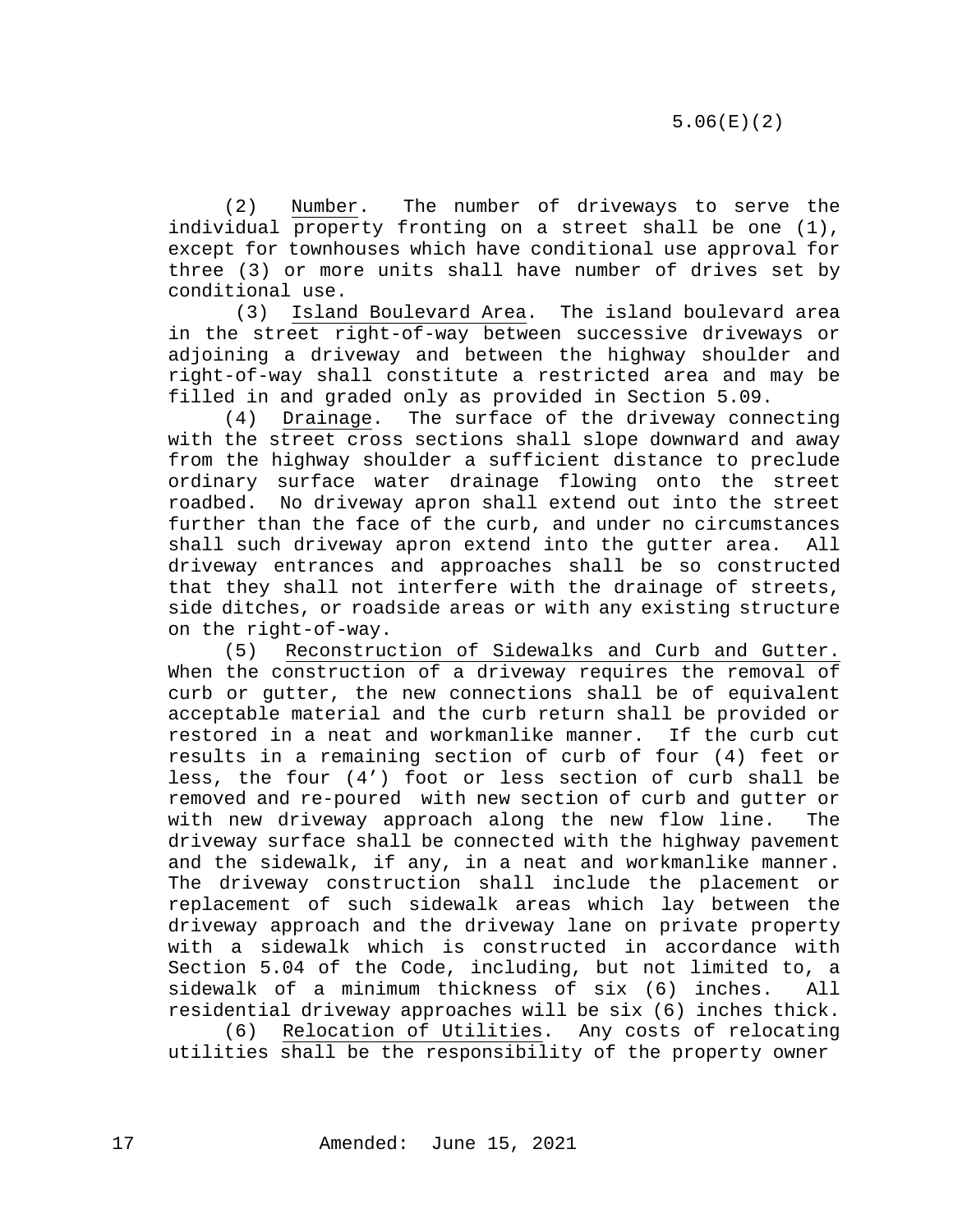with approval of the Public Works Director necessary before any utility may be relocated and the driveway installed.

(7) Variances. Any of the requirements found in Section 5.06(E) and (G) may be varied by the Public Works Director in such instances where the existing Code needs clarification or the peculiar nature of the property with regards to lot shape or elevations or the design of the street make rigid adherence<br>to the above requirements impossible or impractical. the above requirements Whenever the Public Works Director grants such a variance, it shall be based on a written request from the property owner and contractor signed by both the property owner and contractor doing the work and the approval of the variance shall be in writing by the Public Works Director and shall be placed in a file related to the property.

(F) Special Requirements for Business and Industrial<br>Driveways. The following regulations are applicable to driveways The following regulations are applicable to driveways serving business or industrial establishments:<br>(1) Width of Driveway. The maximum

The maximum permitted width of a business or industrial driveway approach shall be thirtyfive (35') feet at the curb line, except as increased by permissible radii. In instances where the unique nature of<br>the business or industrial activity or the physical industrial activity or the physical characteristics of the land would require a driveway of greater width than herein specified, the Public Works Director may permit a driveway of additional width.

(2) Angular Placement of Driveway. The angle between the centerline of the driveway and curb line shall not be less than forty-five (45') feet.

(3) Island Areas. Where the public sidewalk is adjacent to the curb, an island of a minimum length of six (6') feet measured along the curb line shall be placed between each entrance to a Village street. The curb shall be left intact for the length of this island. Where the public sidewalk is remote from the curb, an island of a minimum length of ten (10') feet measured along the right-of-way line shall be<br>maintained along each entrance to the Village street. All maintained along each entrance to the Village street. flares shall be tangent to the curb line. A curb length of not less than three (3') feet shall be left undisturbed adjacent to each property line to serve as an island area in the event an adjoining property owner applies for a driveway permit to serve its property.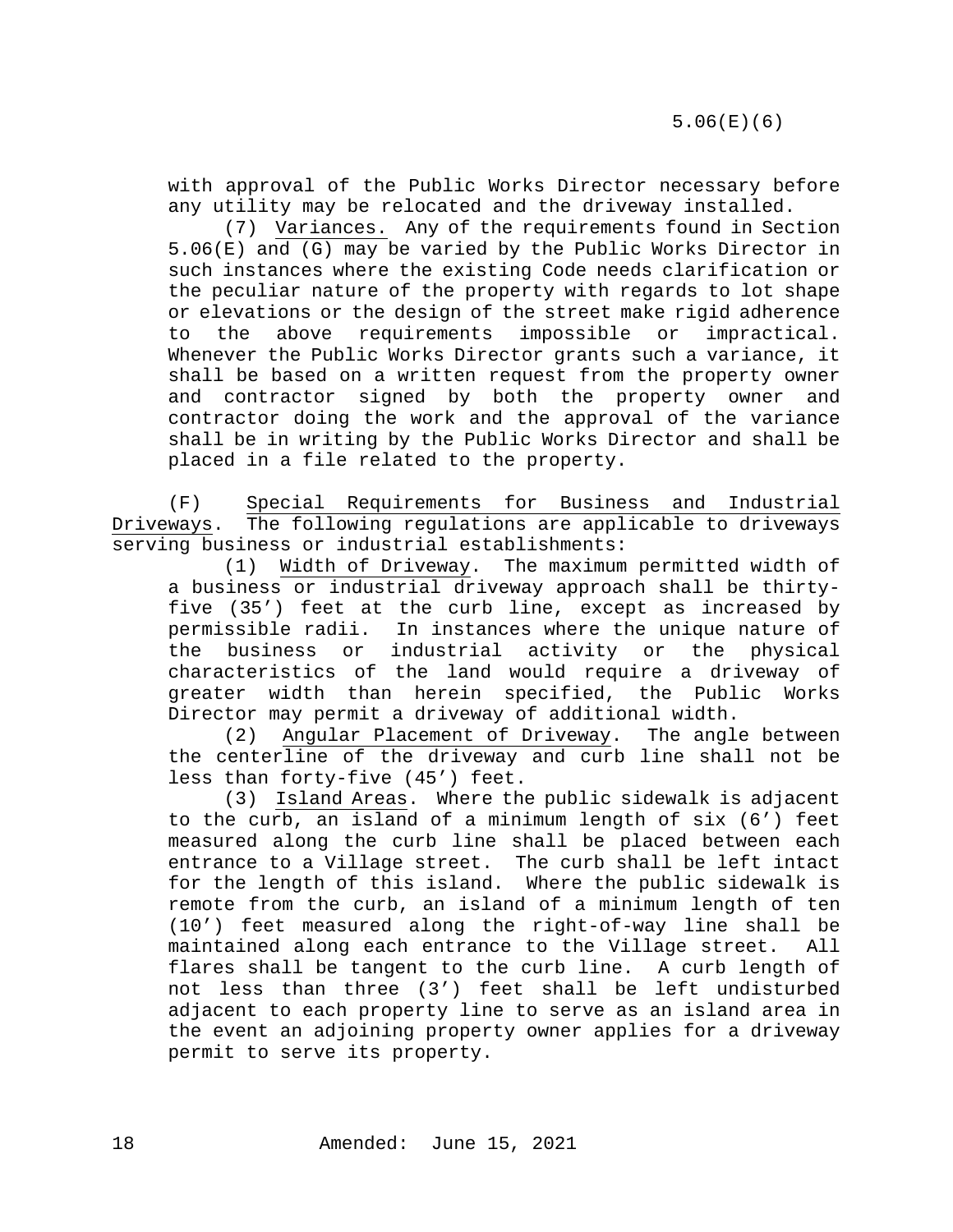(G) Special Requirements for Residential Driveways. The following regulations are applicable to driveways serving residential properties:

| <b>Type of Property</b><br><b>Residential</b>                                                                                           | <b>Maximum Widths Between</b><br>$R/W$ line and $5 ft$ into<br>R/W (sidewalks 5 ft) | <b>Maximum Widths</b><br>at Curb Normal Height                                       |
|-----------------------------------------------------------------------------------------------------------------------------------------|-------------------------------------------------------------------------------------|--------------------------------------------------------------------------------------|
| <b>Single Family Units:</b>                                                                                                             |                                                                                     |                                                                                      |
| Single & double garages.                                                                                                                | $22$ ft.                                                                            | 26 ft.                                                                               |
| 3 or more car garages                                                                                                                   | 33 ft.                                                                              | 37 ft.                                                                               |
| Duplexes:                                                                                                                               | $40$ ft                                                                             | 44ft                                                                                 |
| 2 Unit Row House with<br>Zero Clearance<br><b>Adjoining Wall</b><br>Straddling 2 Lots (twindo)<br>only 1 driveway per lot<br>is allowed | 22 ft.<br><sub>or</sub>                                                             | 26 ft. with each<br>driveway at least 3 ft. off<br>the zero clearance line           |
| <b>Townhouses and Apartment Building:</b>                                                                                               | 20 ft.                                                                              | 22 ft. with each<br>driveway connected to the<br>other at the zero clearance<br>line |

| Greater Than 2 Unit     | The width in R/W and at curb and number of driveways to be    |  |
|-------------------------|---------------------------------------------------------------|--|
| Townhouse With          | set in the conditional use permit. For those approved by      |  |
| Zero Clearance          | conditional use permit before the adoption of this ordinance, |  |
| <b>Adjoining Walls</b>  | the width in R/W and at curb, and number of driveways         |  |
| And Apartment Buildings | shall be set by Public Works Director consistent with the     |  |
|                         | rules for 2 unit row houses, but lots with 3 or more          |  |
|                         | Townhouse units can have more than 1 driveway, subject        |  |
|                         | to change by amended conditional use.                         |  |

### (H) Prohibited Driveways.

(1) No person, firm, or corporation shall place, construct, locate in, or cause to be placed, constructed, or located in, any obstruction or structure within the limits of any public road, highway, or street in the Village of West Salem except as permitted by this Section. As used herein, the word "structure" includes private driveways, a portion of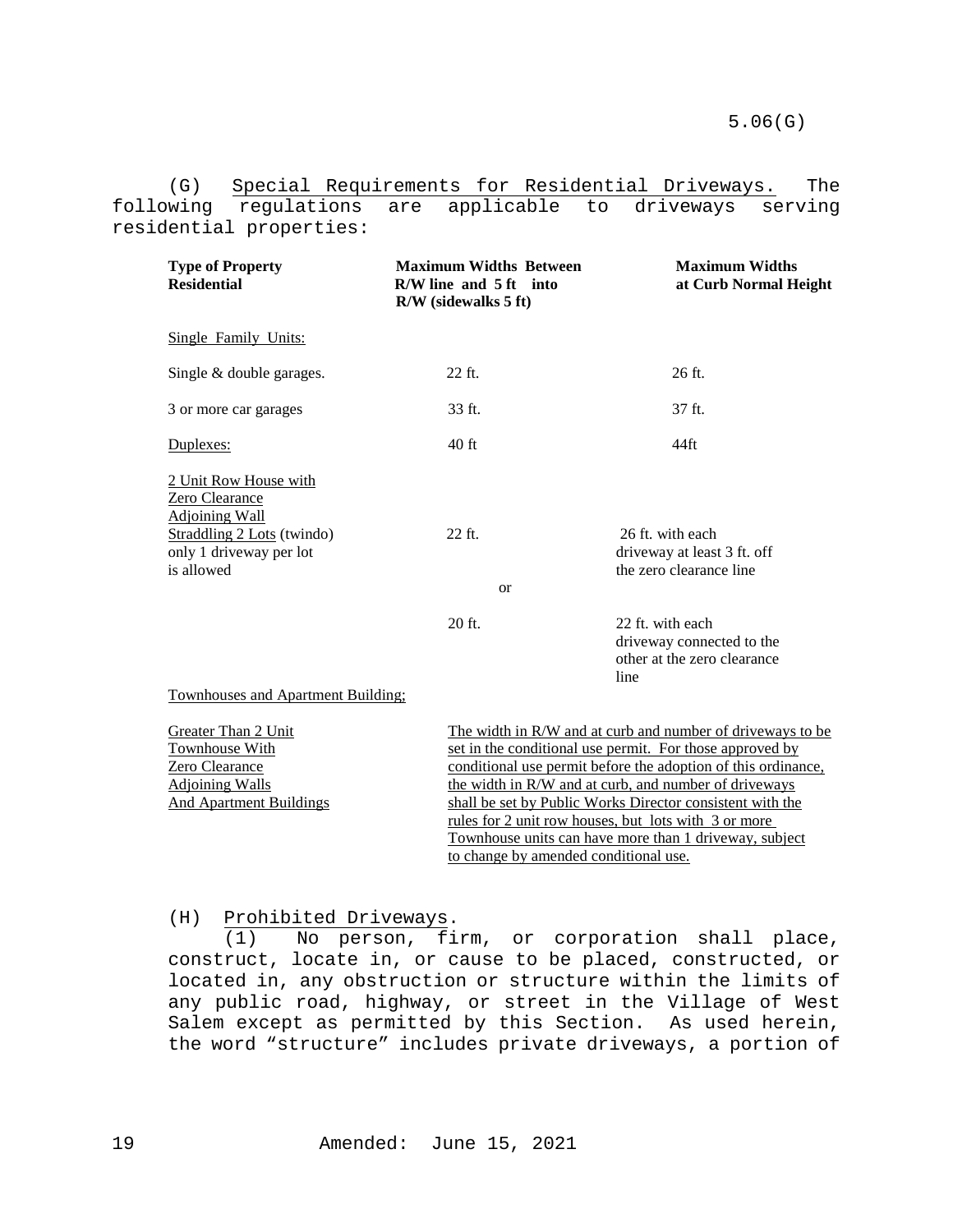which extends into any public road, highway, or street, and which is in non-conformance with this Chapter.

(2) No driveway shall be closer than thirty-five (35') feet to the extended street line at an intersection. At street intersections, a driveway shall not provide direct ingress or egress to or from the street intersection area and shall not occupy areas of the roadway deemed necessary by the Village for effective traffic control or for highway signs or signals.<br>(3)

The grade of that portion of any private driveway or pedestrian path located within the limits of any public road, highway, or street shall be such as shall meet the grade of the existing public roadway at its edge and not cause an obstruction to the maintenance or clearing of such public roadway.<br> $(4)$ 

No driveway apron shall extend out into the street further than the facing of the curb and under no circumstances<br>shall such driveway apron extend into the gutter area. All shall such driveway apron extend into the gutter area. driveway entrances and approaches shall be constructed as not to interfere with the drainage of streets, side ditches, or roadside areas, or with any existing structure on the rightof-way.

(5) No portion of any curb, parapet, or retaining wall, rising above the grade of the driveway, erected by the owner of the premises involved shall extend beyond the culvert spanning the water course located in such public way.

(I) Inspection. Within forty-eight (48) hours after completion of the work, the owner of the abutting lands shall<br>notify the Public Works Director of such completion. The Public notify the Public Works Director of such completion. Works Director shall inspect such work within a reasonable time to ensure it conforms to this Section. If work does not conform, the owner promptly shall correct the work, or cause such work to be corrected. If work is not corrected, permittee shall be subject to the penalties provided in this Section.

# <span id="page-19-0"></span>**5.07 Uniform Address System.**

(A) In General. The baseline is at the intersection of Hamilton and Leonard Streets. Based on a different number for Based on a different number for each Fifteen (15') feet of frontage, all numbers begin at the baseline and progress northerly, southerly, easterly and westerly.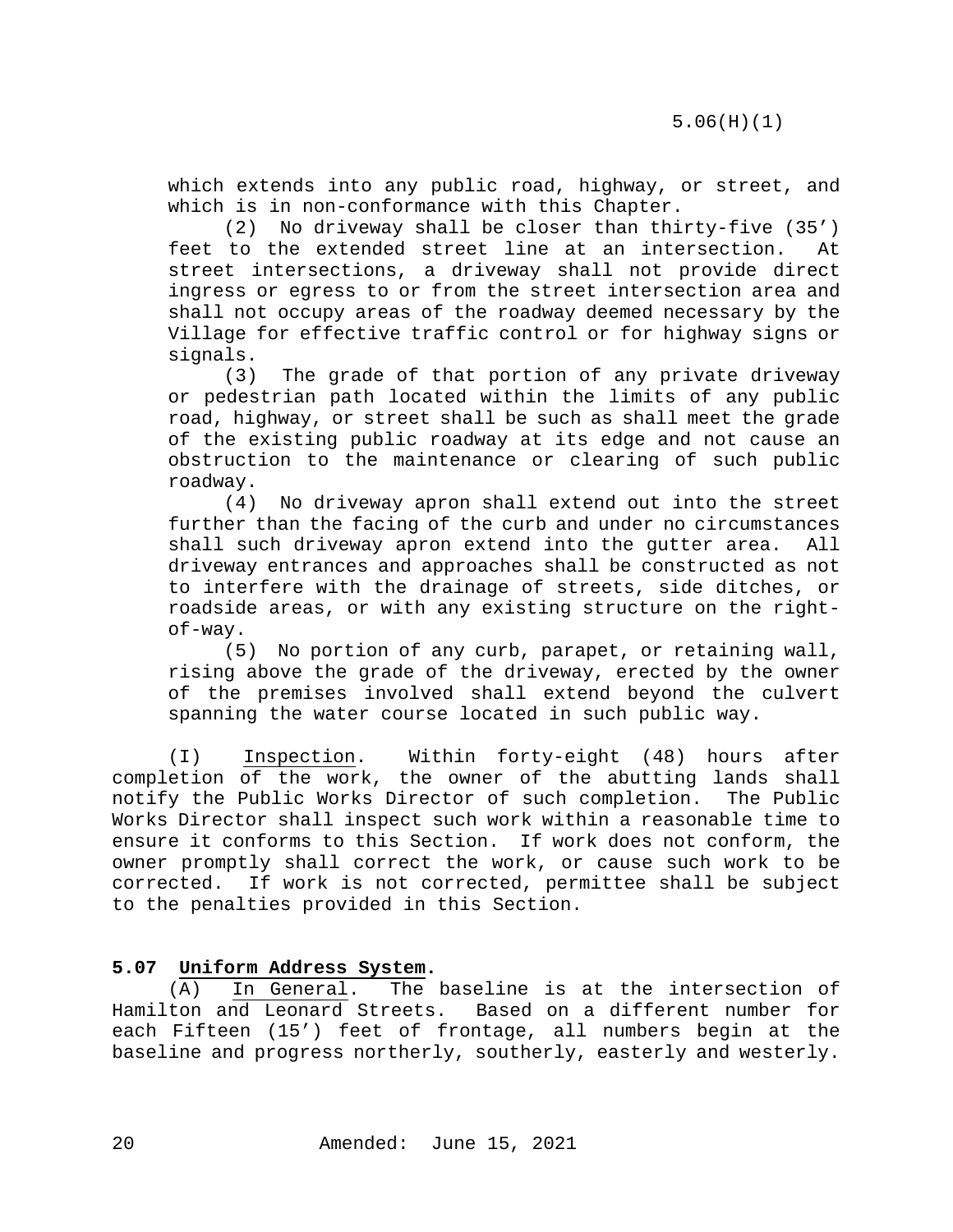5.07(A)

All lots and houses located upon east and west oriented streets shall be even on the north side of the street and odd on the south side of the street. All lots and houses located upon north and south oriented streets shall be even on the west side and odd on the east side of the streets.

The numbering within the first block shall be from 100 to 199 and the numbers in each succeeding block shall increase from the baseline in units of 100, i.e., the second block shall be 200-299, etc.

(B) Rules.

(1) Any building, which has more than one front door, serving separate occupants, shall be assigned a separate number for each door.<br>(2) When only

When only one number can be assigned to any building, the owner, occupant or agent of the building who desires distinctive numbers for the upper and lower portions of the building or for any part of the building which fronts on a street, shall use the suffix "A", "B", "C", etc.

(3) All numbers shall be conspicuously placed immediately above or next to the proper door of each building so that the number can be plainly seen from the street.

(C) Plat on File. To facilitate a uniform house numbering system, a plat book of all Village streets showing the proper numbers of all lots or houses fronting upon all streets shall be kept on file in the Village Administrator's office. This plat book shall be open to inspection by all persons during the Administrator's office hours.

(1) It shall be the duty of all building owners or occupants to learn and obtain the correct number, for which no fee shall be charged. Replacements of these numbers shall be provided and paid for by the owner.

(a) Whenever any residence or place of business shall be erected in the Village after the work of<br>establishing a uniform address system has been system has been completed, it shall be the duty of the owner at the time of obtaining a building permit to procure the correct number and street name from the Building Inspector and within thirty (30) days thereafter to install the number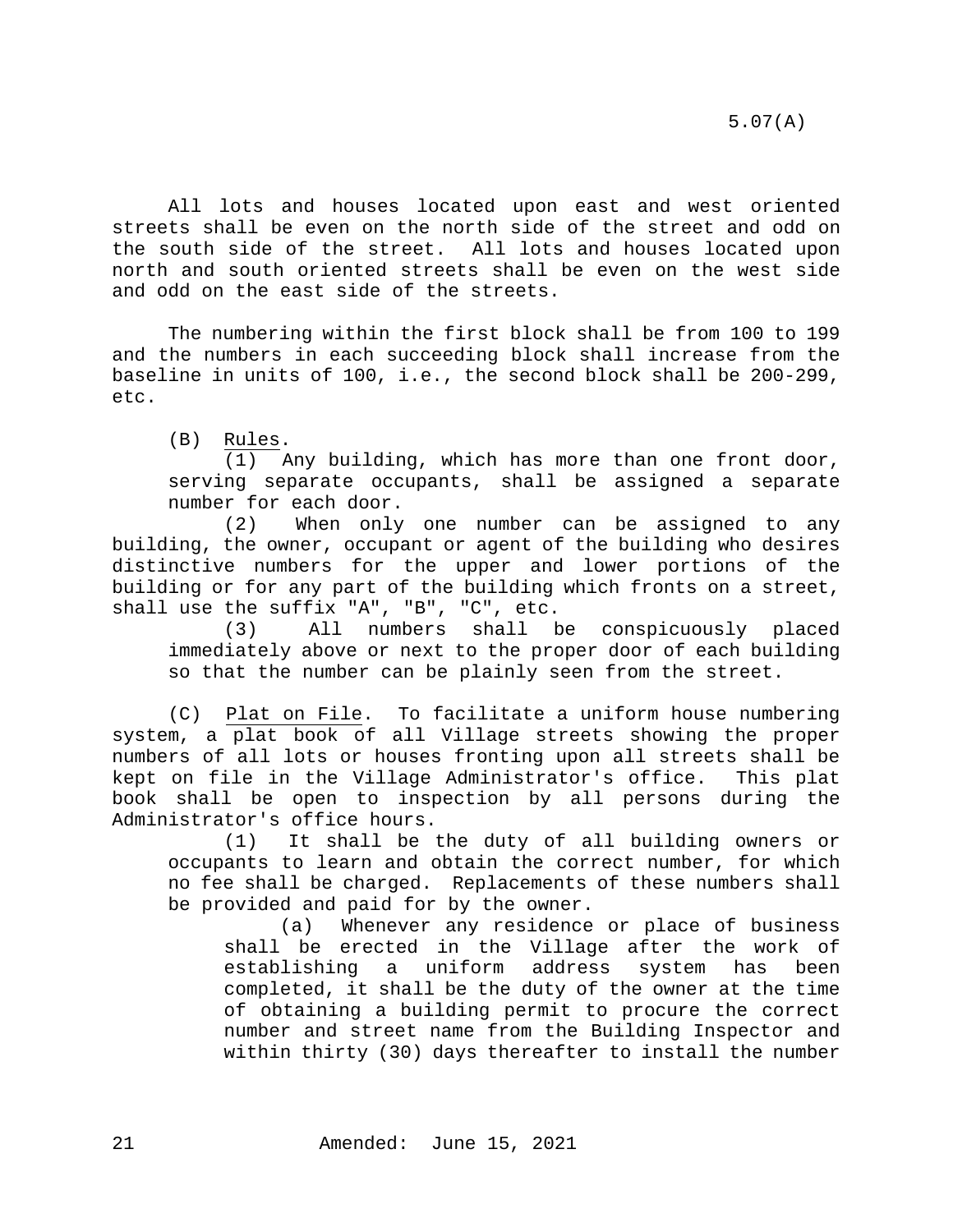on the building or premises as provided in subsection  $(b)$ .

(b) Within thirty (30) days after the final approval of any new subdivision or other division of land, the Village Administrator shall assign addresses to each new building site. Record shall be kept of assignments and a copy shall be provided for the developer at his or her request.

(2) Each owner or occupant of any building shall attach the proper number to his building within twenty (20) days of<br>assignment or initial occupancy. Failure to do so within assignment or initial occupancy. twenty (20) days shall result in notice being given, requiring immediate, proper posting. Failure to post the number within ten (10) days of the notice constitutes a violation of this ordinance. Upon conviction thereof the violator shall forfeit not less than one (\$1.00) Dollar or more than Ten (\$10.00) Dollars, plus the costs of prosecution and penalty assessment fee. Each day a violation continues is a separate violation.

<span id="page-21-0"></span>**5.08 Street Lights.** Providing the public health, safety or general welfare requires the addition of street lights to any previously developed areas within Village limits, the cost of such installation shall be assessed back to the property owners benefiting thereby and placed on the tax rolls as a special assessment. Such assessment process shall comply with the provisions of §66.0703, Wis. Stats.

#### <span id="page-21-1"></span>**5.09 Tree Planting and Boulevard Care.**

(A) Definitions. Whenever the following words or terms are used in this Section, they shall be construed to have the following meanings:

(1) Person. Person, firm, partnership, trust, association, corporation, limited-liability company, limited liability partnership, or other legally recognized entity.

(2) Public Areas. Includes all public parks, playgrounds, recreation areas, park ways, common open spaces, greenways, forests, conservancies, cemeteries and other lands owned or leased by the Village which are not public ways.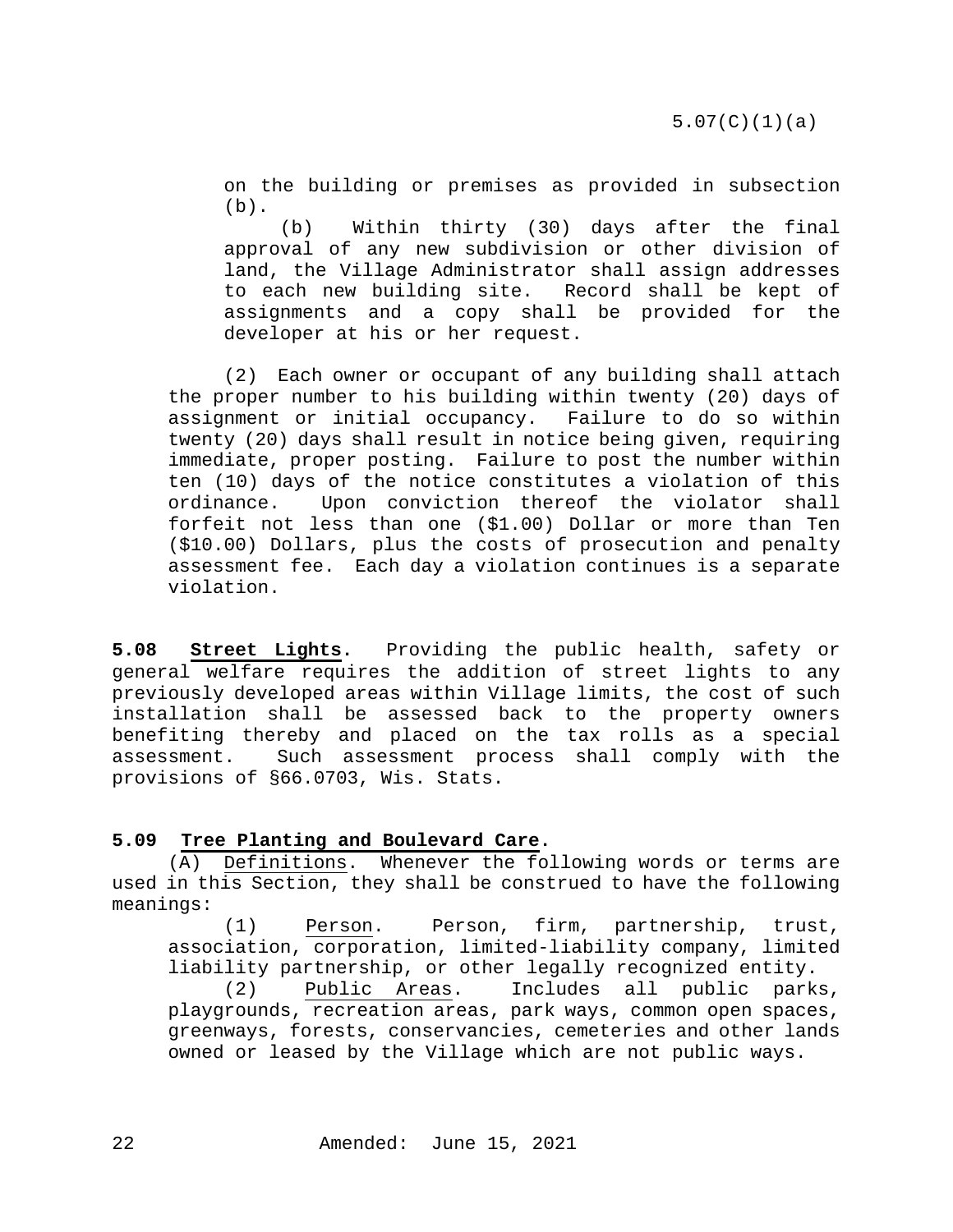(3) Public Ways. Shall include all public streets (which includes highways, streets, roads and alleys), rightof-ways, boulevards, terraces and sidewalks on land owned by the Village and under the authority of the Public Works Department.

(4) Public Trees, Plantings*,* and Shrubs. All trees, plantings, and shrubs located or to be planted in or upon public areas or public ways.

(5) Public Nuisances. Any tree, planting, or shrub or part thereof which, by reason of its condition, interferes with the use of any public area or public way; is infected with a plant disease; is infested with potentially injurious insects or pests; is potentially injurious to public improvements or endangers the life, health, safety, or welfare of persons or property.

(6) Boulevard or Terrace Areas. The land between the curb (and if there is no curb, the improved portion of the street) and the sidewalk (and if there is no sidewalk, the street right-of-way line).

(7) Major Alteration. Trimming a tree beyond necessary trimming to comply with this Section. Trimming or pruning of more than one-half (1/2) of the crown of a tree shall be considered to be major alteration and shall require a permit from the Public Works Director.

(8) Shrubs a/k/a Bushes. Any woody vegetation or a woody plant having multiple stems and no main trunk and bearing foliage from the ground up.

(9) Tree. Any woody plant, normally having one stem or trunk bearing foliage starting well above ground level. (Evergreen trees are not within the definition of tree.)

(10) Evergreen Tree. Any woody plant normally having one stem or trunk and bearing foliage in the form of needles which extend from ground level throughout its entire height.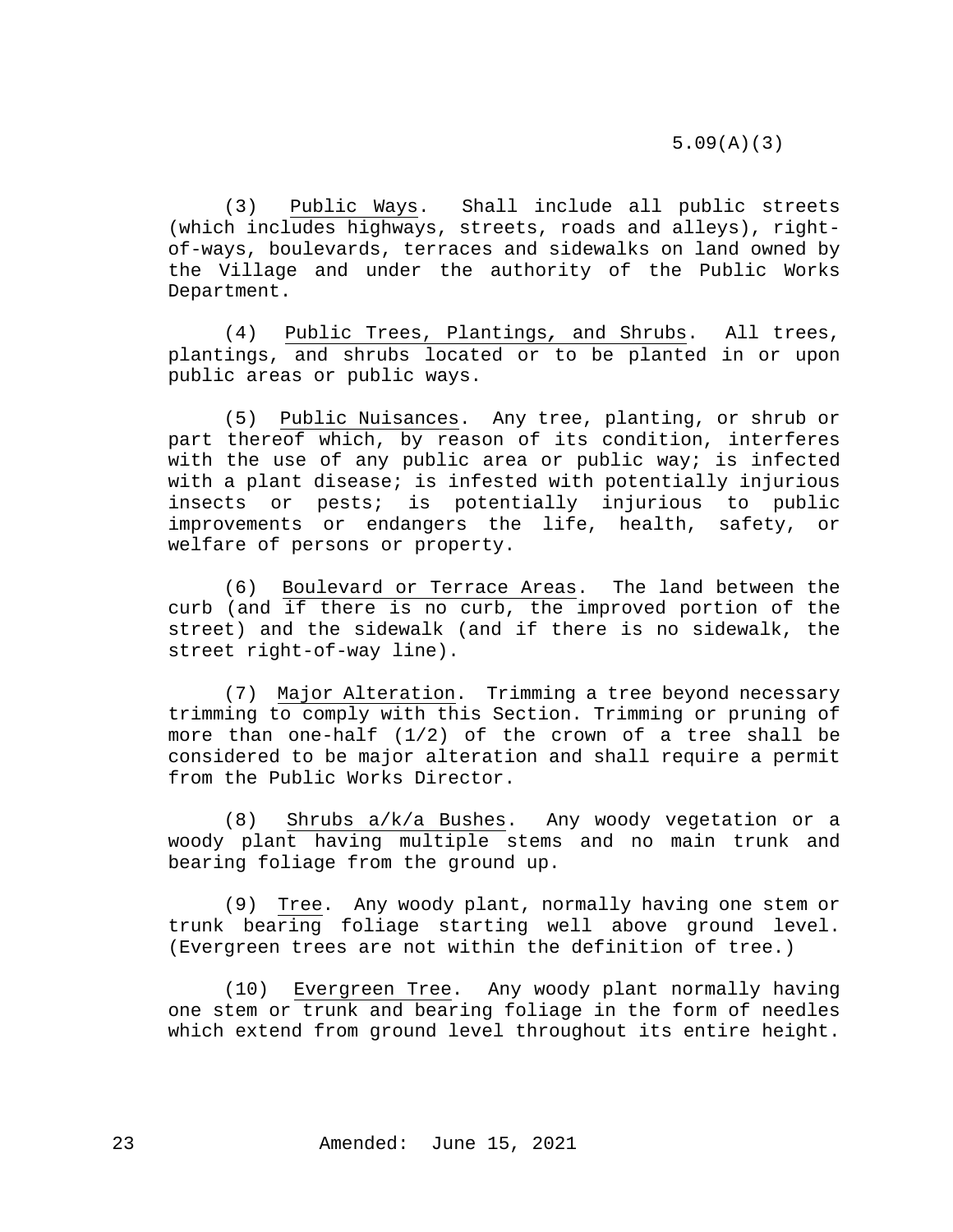(11) Plants. Any vegetation which has stems which are not woody in nature and are not considered a lawn grass.

(12) Public Works Director. Person designated by the Village Board as authorized to carry out the provisions of this Section.

(B) General.

(1) Intent and Purpose. It is the policy of the Village of West Salem to regulate and establish policy for the control of planting, removal, maintenance, and protection of trees, plantings and shrubs in or upon all public areas and public ways of the Village of West Salem so as to eliminate and guard against dangerous conditions which may result in injury to persons using public ways and public areas; to eliminate and guard against dangerous conditions which may result in damage to public improvements, including, but not limited to, streets, alleys, curb, gutters, sidewalks, sewers, waterlines and other utilities and to promote and enhance the beauty and general welfare of the Village; to prohibit the undesirable and unsafe planting, removal, treatment, and maintenance of trees, plantings and shrubs, and to guard all trees, plantings and shrubs, both public and private, within the Village against the spread of disease, insects, or pests.

(2) Enforcement. The provisions of this Section shall apply to trees, plantings and shrubs growing at the enactment of this ordinance or hereafter planted in or upon public areas and public ways and also to all trees, plantings and shrubs growing or to be planted in or upon any private premises, which shall threaten the life, health, safety, or welfare of the public or of any public areas or public ways. The Public Works Director shall enforce the provisions of this Section. No person shall interfere with the Public Works Director or<br>other Village representatives under the Public Works other Village representatives under Director's direction while they are engaged in carrying out any work or activities authorized by this Section.

(3) Powers and Duties. The Public Works Director shall:

(a) Regulate, direct, manage, supervise, and<br>control the planting, removal, trimming, care, the planting, removal, trimming, care, maintenance, and protection of trees, plants, and shrubs in all public areas and public ways in the Village;

(b) Care for all trees within the Village so as to eliminate and prevent tree diseases and pests and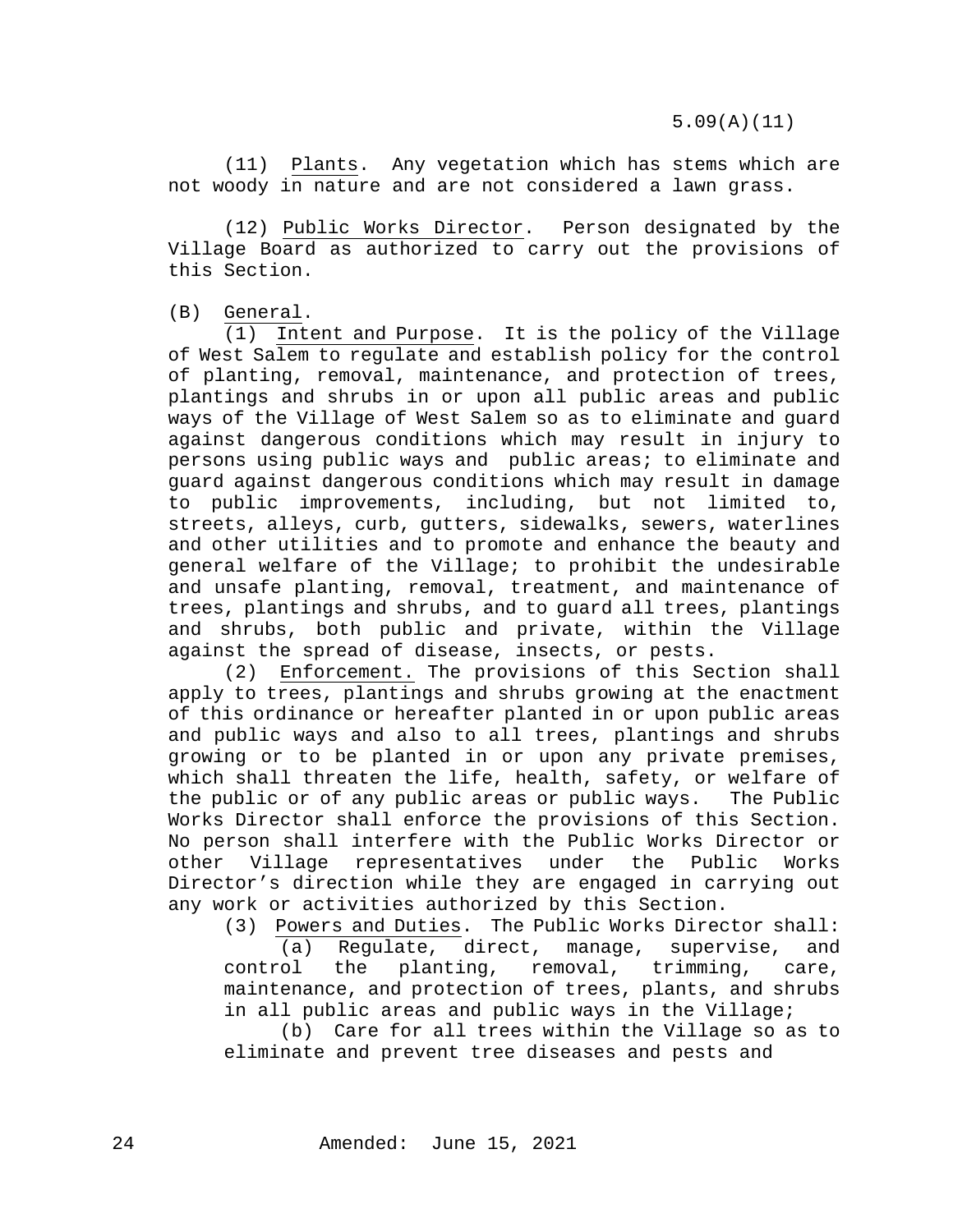existence of conditions dangerous to public health, safety, and general welfare; and

(c) Perform such other duties as may be imposed upon by Wisconsin Statutes, Village Ordinance or Resolution, and by direction of the Street Committee.

(4) Right-of-Entry. The Public Works Director or other authorized Village representatives may enter upon private premises at all reasonable times for the purpose of examining any tree or shrub located upon or over such premises and carrying out any of the provisions of this Section. If a request to inspect such trees or shrubs is denied by the person responsible for the property, an inspection warrant may be obtained as allowed under Wisconsin Statutes.

(C) Permits.

(1) When Required. No person shall plant, remove, spray, brace, cut down or perform a major alteration on any tree in a public area or public way without a permit issued by the Public Works Director. A permit for the removal, major alteration, or cutting down of a tree shall be issued as necessary, as determined by the Public Works Director, because of disease, damage, hazardous condition, and/or location, or its location is such that substantial detriment is done to the property upon which the tree stands, or property abutting the same. Such permit shall expressly state the premises upon which the tree stands and the location of the tree thereon.

(2) Permit Exemptions. No permit shall be required to cultivate, fertilize, water trees or trim trees to comply with this section. No permit is required for work by Village personnel. No permit is necessary for planting, removing,<br>spraying, bracing, cutting down or performing major spraying, bracing, cutting down or performing major alterations on private property.

(3) Fees. The fee for planting or transplanting a public tree shall be as set forth in Appendix "A" Fee Schedule for each tree planted or transplanted. The fee for any other permit shall be as set forth in Appendix "A" Fee Schedule for each tree affected.

(4) Application. Application for a permit shall be on a form prescribed by the Village Administrator, and shall contain, without limitation: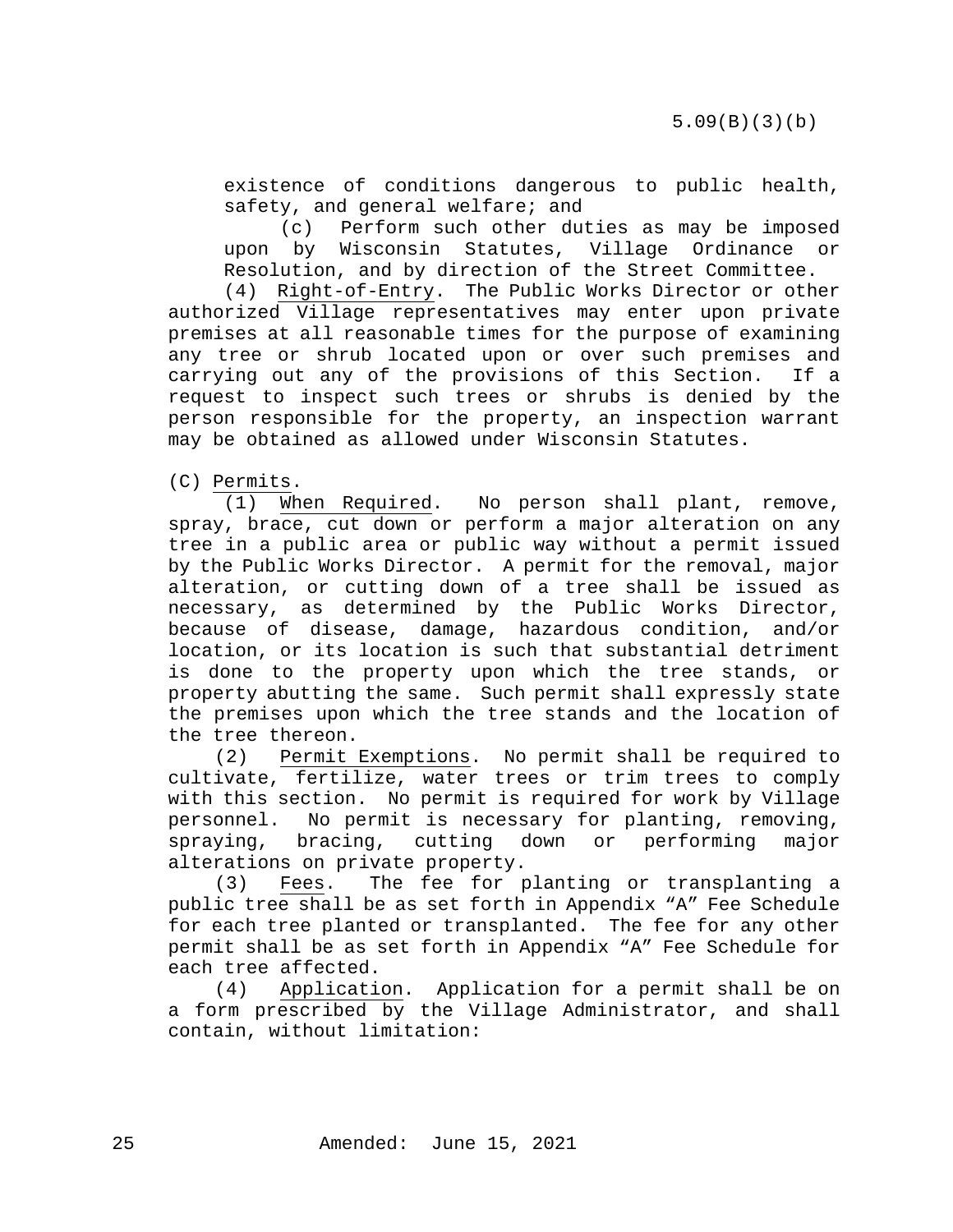- (a) The name and address of the applicant;
- (b) The location of the tree affected;
- (c) The variety of the tree affected;
- (d) The act to be preformed:

(e) If the application is for planting or transplanting, the distance from other trees and the variety of adjacent trees. The Public Works Director may deny an application or impose conditions upon the granting of a permit, considering, without limitation, the location of public utilities, sidewalks, driveways and street lights, the characteristics of the variety of tree proposed to be planted or transplanted, the aesthetic effect upon the area in which the proposed tree is to be located, and such other factors as may affect the public health, safety, and general welfare.

(f) Any work under such permit must be performed in strict accordance with the terms thereof and the provisions of this Section. Permits issued under this Section shall expire six (6) months after date of issuance.

(5) Process. The application forms shall be submitted to the Village Administrator with any required fee and within ten (10) work days the Public Works Director shall visit the site and act on the application in writing.

(D) Trimming.

 (1) Trees standing in or upon any public way or public area, or upon any private premises adjacent to any public way or public areas shall be kept trimmed so that the lowest branches projecting over the curb (if no curb, the edge of the improved portion of the street) provide a clearance of not less than fourteen (14) feet. The Public Works Director may waive the provisions of this Section for newly planted trees if it is determined that they do not interfere with public travel, obstruct the light of any street light, obstruct motorist vision or endanger public safety.

(2) The necessity of tree pruning is determined by the Public Works Director.

(3) Tree clearance from sidewalk to lower branches of trees overhanging the sidewalk shall not be less than ten (10) feet. All trees standing upon private property in the Village, the branches of which extend over a sidewalk, shall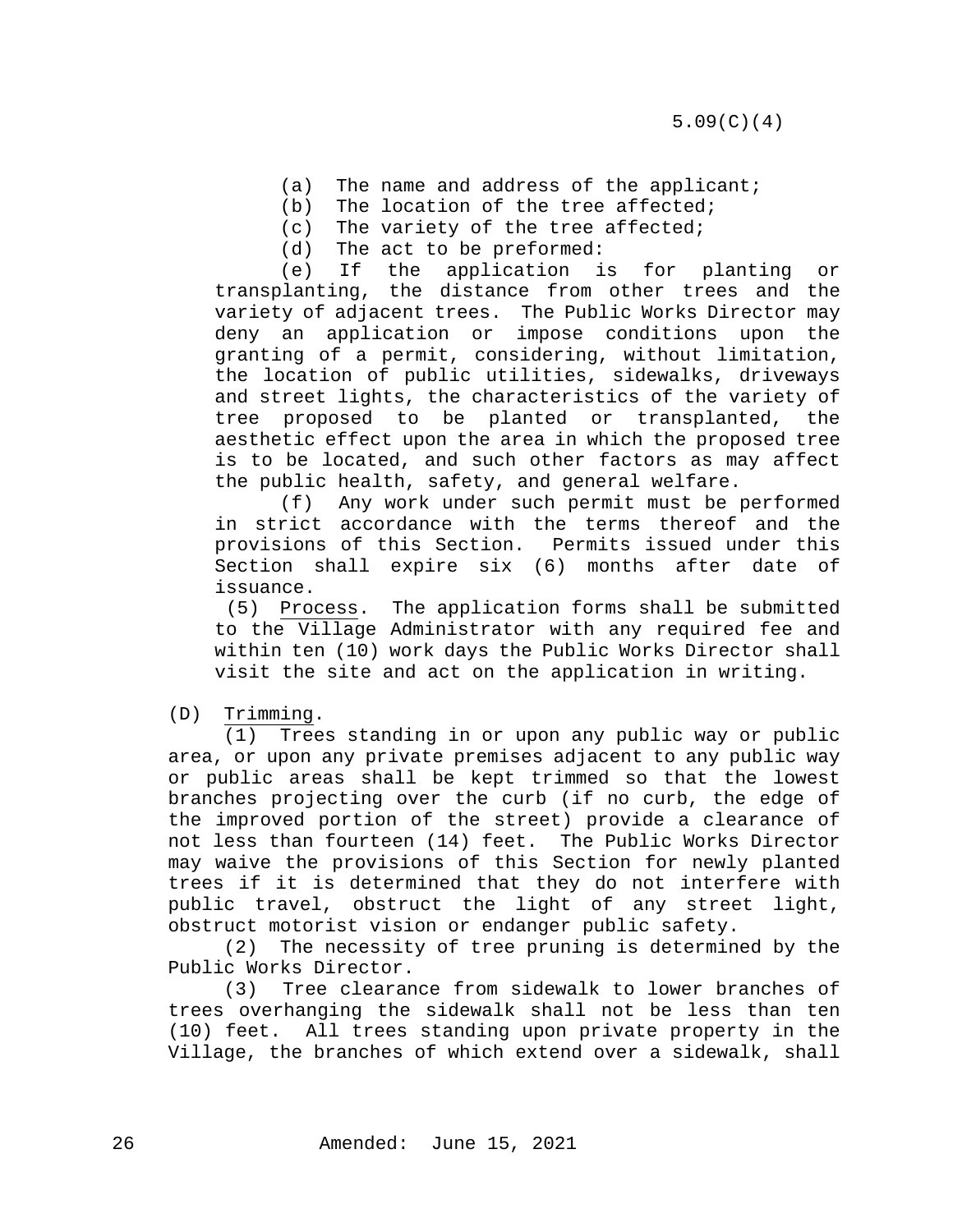5.09(D)(3)

be trimmed so that no branch shall grow or hang over the line of the sidewalk lower than ten (10) feet above the level of<br>the sidewalk. No tree on private property or in a public No tree on private property or in a public area or public way shall be permitted to grow in such a manner as to obstruct the proper diffusion over a public area or public way of light from any public lamp.

(4) Any shrub, tree, or other plant which is located within twenty-five (25) feet of an intersection or grows or hangs over the line of the sidewalk contrary to this Section shall be deemed to be dangerous to public travel. The Public Works Director shall give written notice to said owner to remedy the situation. Such notice shall specifically state the period of time within which the action must be taken, which shall be within not less than twenty-four (24) hours nor more than thirty (30) days as determined by the Public Works Director on the basis of the seriousness of the condition of the tree, shrub or plant or danger to the public. If the owner shall fail to remove, treat, or trim the same within the time limited, the Public Works Director shall cause the tree to be removed, treated, or trimmed and shall report the full cost thereof to the Village Administrator, who shall thereupon enter such cost as a special assessment charge against the property.

(E) Boulevard Tree Regulations.

(1) Boulevard trees should meet the following criteria: (a) Tolerant of poor soil conditions such as compaction, poor drainage, droughtiness, poor fertility, and temperature extremes;

(b) Tolerant of reflected light and heat (off pavement and glass), wind, deicing salts, pollution, and other contaminants;

(c) Relatively long-lived, strong-wooded, lowmaintenance, and pest-free;

(d) Growth and branching characteristics are such that the trees do not block visual access to stop signs, driveways, street lights, etc.; and

(e) Free from objectionable features, such as thorns or fruits.

(2) Acceptable Boulevard Trees. Planting of trees in boulevard areas shall be according to the Village approved tree-planting list created and maintained by the Public Works Director and generally meet the criteria listed in 5.09(E)(1)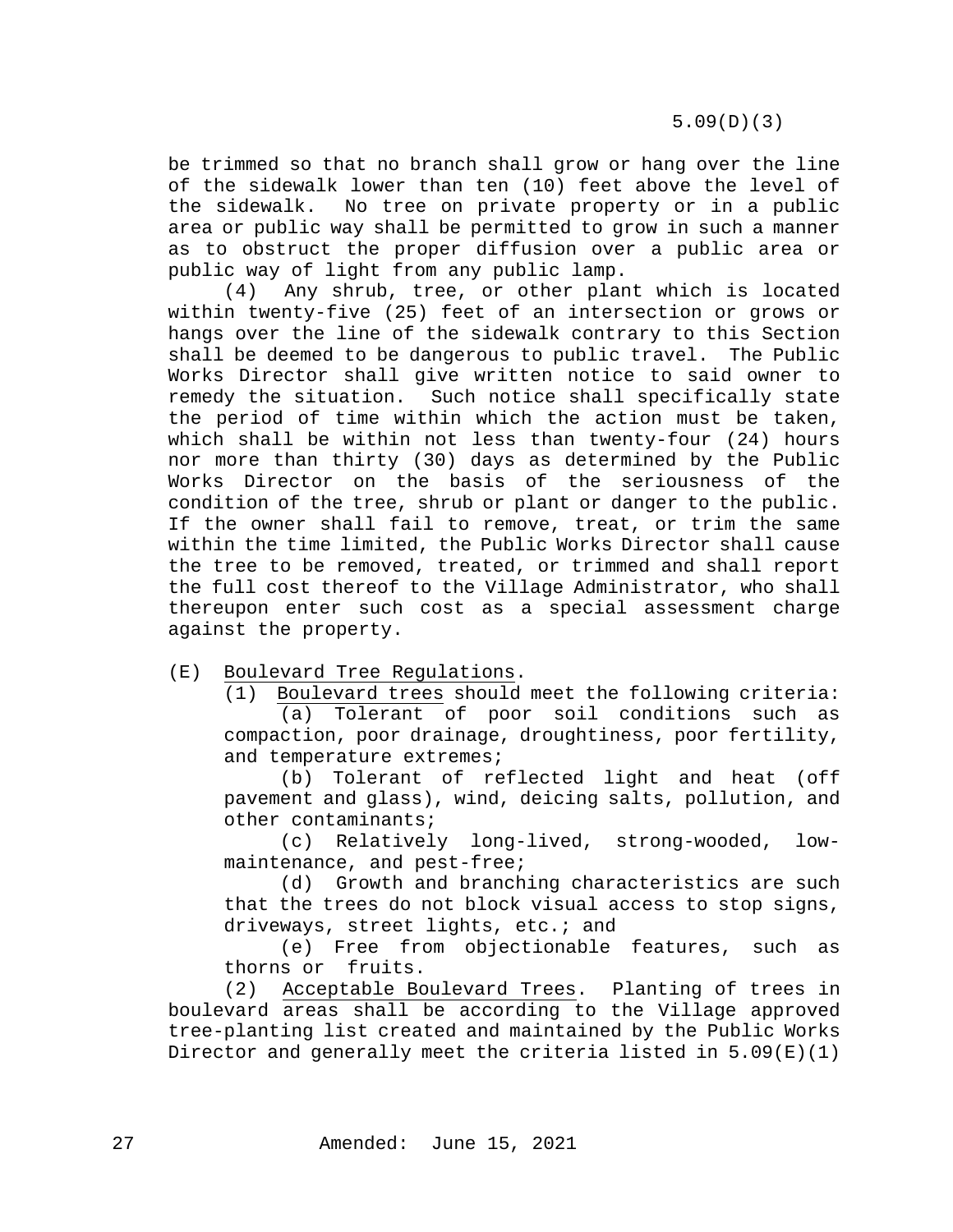and are suitable for some or all boulevard applications. The Village reserves the right to add to, alter, revise, or change the Village approved tree planting list without notice.

(3) Planting.

(a) The size and genus, species, and variety of trees to be planted in boulevards and the manner of planting shall be submitted to the Public Works Director for approval before commencement of such work.<br>(b) There shall be a minimum distance o

There shall be a minimum distance of sixteen (16) feet and a recommended distance of twenty-five (25) to fifty (50) feet between boulevard area trees depending upon the size of tree and other factors. Trees may not be planted closer than sixteen (16) feet apart. Boulevard trees shall be planted equal distance between the sidewalk or proposed sidewalk and back of the curb or proposed back of curb. In boulevard areas less than six (6) feet wide, planting will not be permitted. Boulevard area trees shall be a minimum of twenty-five

(25) feet from an intersection.<br>(c) Evergreen trees shall Evergreen trees shall not be planted in any public way.

(d) Tree grates shall be provided for boulevard trees surrounded by concrete by the adjacent property owner and shall be level with adjacent concrete.

(e) Pursuant to Village policy, trees shall not be planted closer than two (2) feet to any sidewalk or curb.

(f) All new shade trees must be a minimum of one  $(1")$  inch diameter caliper at the time of planting.  $(q)$ All new trees must be balled and burlapped.

(h) Diggers Hotline must be notified three (3) working days prior to any digging for tree planting purposes.

(i) No trees shall be planted on any boulevard until the grade for such street has been established and cut or filled to the established grade.

(j) The Village Board may, from time to time, establish other regulations, which the Board may deem necessary to insure safety on or preserve the symmetry and beauty of any public places.

(4) Unlawfully Planted Trees. Trees, plants, or shrubs planted within any public way contrary to the provision herein may be removed. The Public Works Director shall notify the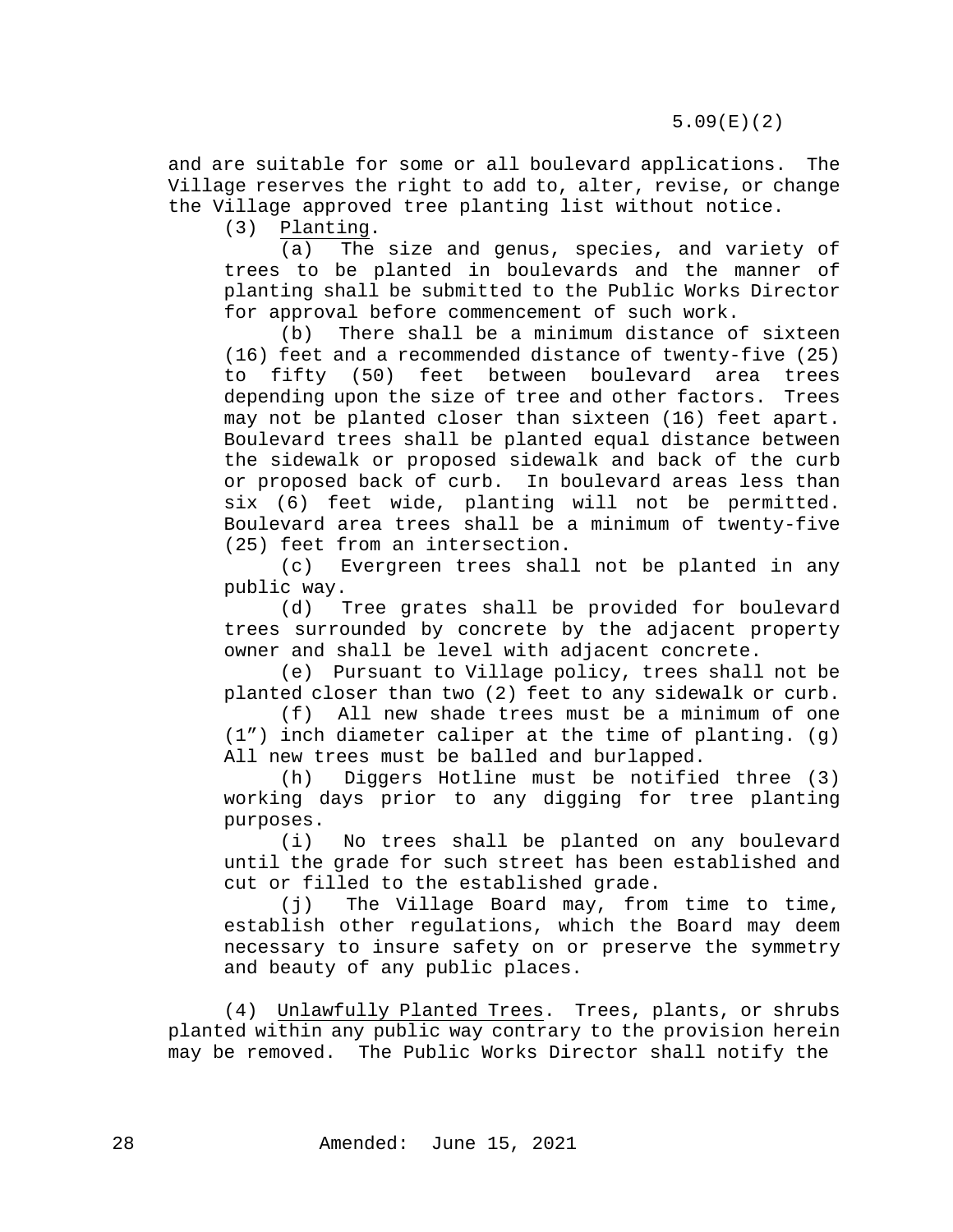abutting owner in writing, listing the trees, plants, or shrubs in violation hereof, ordering their removal, and establishing a reasonable time of not less than thirty (30) days within which such removal shall be accomplished. In the event that removal is not to be accomplished within the time specified, the Village may remove such trees, plants, or shrubs and assess the costs thereof to the owner.

 (5) Private Property Trees. Trees shall not be planted any closer than three (3) feet from the property line or any public improvement, including, but not limited to, sidewalk, curb, street or alley paving or utility installation.

## (F) Removal of Trees and Stumps.

(1) Dangerous, Obstructive, and Infected Trees. Any tree, plant or shrub or part thereof, whether alive or dead, which the Public Works Director shall find to be infected, hazardous, or a nuisance so as to endanger the public or other trees, plants, or shrubs growing within the Village, or to be injurious to sewers, sidewalks, or other public improvements whether growing upon public or private premises, shall be removed, trimmed, or treated by the owner of the property upon or adjacent to which such tree, plant or shrub or part<br>thereof is located. The Public Works Director shall give The Public Works Director shall give written notice to said owner to remedy the situation. Such notice shall specifically state the period of time within which the action must be taken, which shall be within not less than twenty-four (24) hours nor more than thirty (30) days as determined by the Public Works Director on the basis of the seriousness of the condition of the tree, plant or shrub or danger to the public. If the owner shall fail to remove, treat, or trim said tree, plant or shrub within the time limited, the Public Works Director shall cause the tree, plant or shrub to be removed, treated, or trimmed and shall report the full cost thereof to the Village Administrator, who shall thereupon enter such cost as a special assessment charge against the property.

(2) Removal Standards. In cutting down trees located in public way, the tree must be removed with the root stump grubbed out, or ground out to a depth of at least nine (9) inches below grade measured in a straight line with the normal grade of sidewalk to top of curb. All wood and debris must be removed from the street prior to the end of each working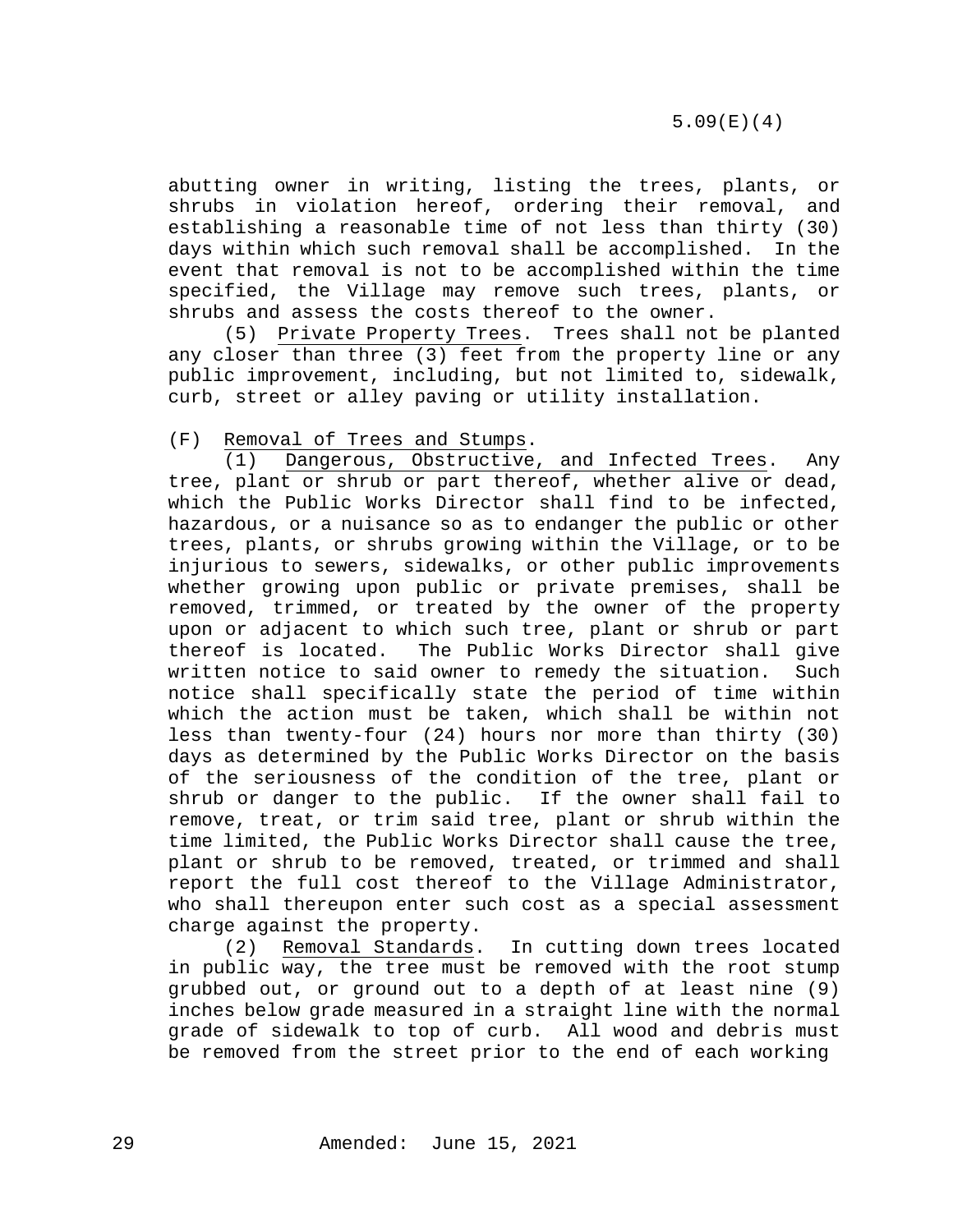day, and all holes shall be filled to normal grade level with topsoil as soon as practicable. The abutting property owner shall have a right of first refusal to keep the wood, provided such wood is not diseased.

(G) Prohibited Acts.

(1) Damage to Public and Private Trees. No person shall, without the consent of the owner in the case of a private tree, or without written permits from the Public Works Director in the case of a tree in a public area or public way, perform or cause to be performed by others any of the following acts:

(a) Secure, fasten, or run any rope, wire sign, unprotected electrical installation or other device or material to, around or through a tree;

(b) Break, injure, molest, mutilate, deface, kill, or destroy any tree or permit any fire to burn where it will injure any tree or shrub;

(c) Permit any toxic chemical, gas, smoke, oil, or other injurious substance to seep, drain, or be emptied upon or about any tree or shrub or place cement or other solid substance around the base of the same;<br>(d) Remove any quard, stake, or other

Remove any quard, stake, or other device or material intended for the protection of a public tree or shrub, or close or obstruct any open space about the base of a public tree or shrub designed to permit access of air, water, and fertilizer;

(e) Attach any sign, poster, notice, or other object on any tree, or fasten any guy wire, cable, rope, nails, screws, or other device to any tree; except that the Village may tie temporary "no parking" signs to trees when necessary in conjunction with street improvement work, tree maintenance work, or parades; or

(f) Cause or encourage any fire or burning near or

around any tree.<br>(2) Excavations Excavations. All trees on any public area or public way near any excavation or construction or street work shall be sufficiently guarded and protected by those responsible for such work as to prevent any injury to said trees. No person shall excavate any ditches, tunnels, or trenches, or install pavement within a radius of ten (10)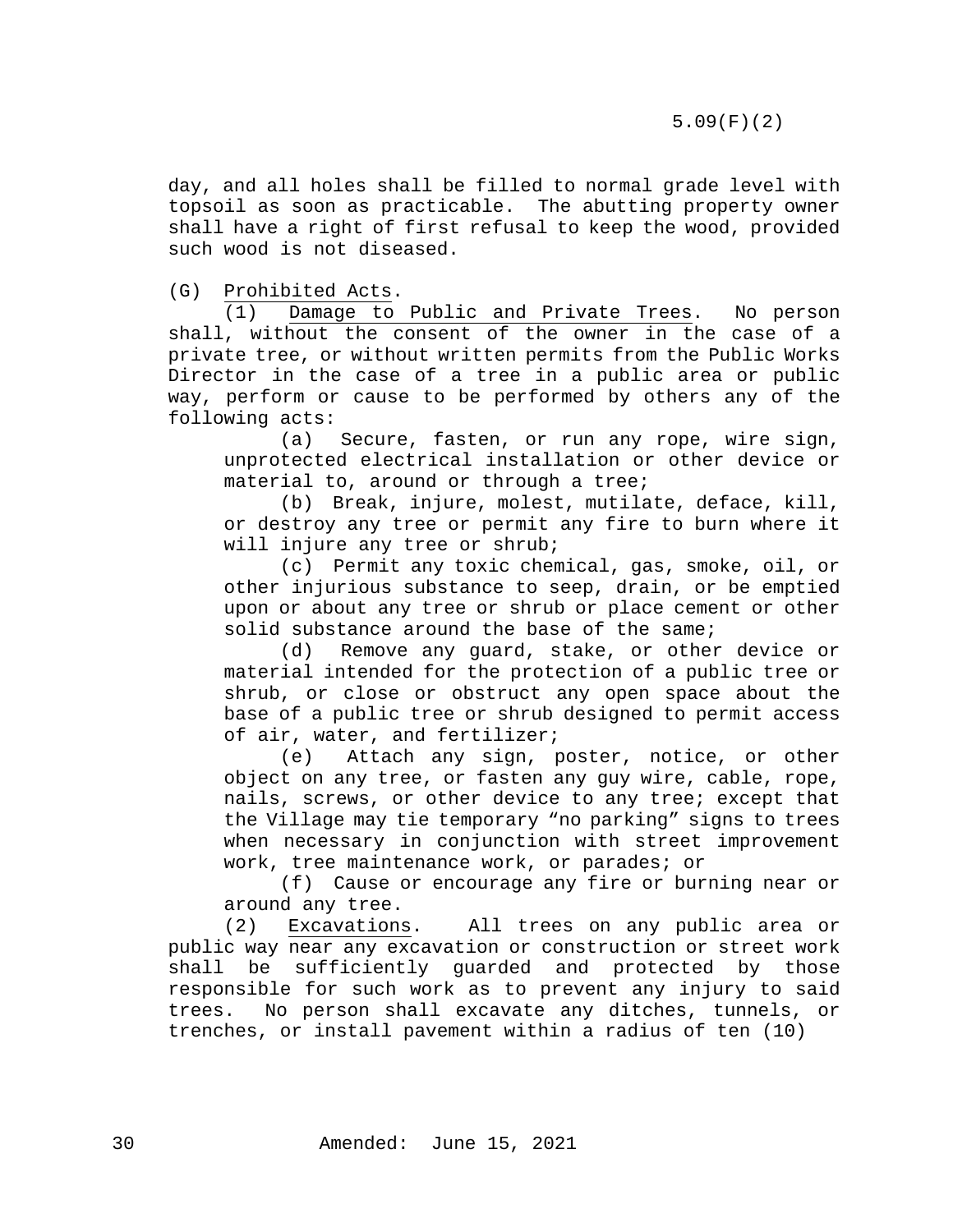feet from any public tree without a permit from the Public Works Director.

(H) Boulevard Changes Prohibited. No person shall change the condition of any boulevard area within the Village in a residential area, unless changing the surface to grass. Prohibited changes include, but are not limited to, installation of fencing, paving over boulevard areas with concrete, asphalt, recycled asphalt, brick pavers, gravel, aggregate, rocks, or the removal of grass or sod, and/or damage to or removal of boulevard trees. All that part of the boulevard in a residential area not covered by a Village required sidewalk shall be kept free and clear of all noxious weeds and shall not, after the enactment of this ordinance be paved, surfaced, or covered with any material which shall prevent the growth and maintenance of a lawn. Future planting of evergreens in a public way is prohibited. All existing evergreens within a public way must be removed. All existing and future shrubbery within a public way must be removed. Placement of a new sidewalk perpendicular to the street and connecting to the street, also known as a carriage walk, as well as driveway curb cuts and driveway aprons must have permit approval from the Public Works Director. All tree plantings must have a Village-issued permit.

(I) Exceptions to Boulevard Changes. Any improvement that is placed within the boulevard area is done so at the risk of the<br>adjacent property owner. The Village is not responsible for The Village is not responsible for restoring damage caused by any Village activity, including, but<br>not limited to, street maintenance, drainage and utility not limited to, street maintenance, drainage and utility construction, mowing, trimming and snowplowing. Improvements which interfere with the performance of Village operations or public utilities may be ordered for removal. It shall be unlawful to plant or maintain anything within a public way except grasses within the public ways which must be mowed by the owner of the adjacent lot at all times to a height no higher than four (4") inches and trees in compliance with this Ordinance. However, in areas at least twenty-five (25) lineal feet from a curb corner at an intersection, plants are allowed within five (5) lineal feet measured along the curb line on either side of a mailbox, traffic sign, tree, utility pole, carriage walk or driveway. (The five (5) lineal feet can be all on one side or split between both sides of the mailbox, traffic sign, tree, utility pole, carriage walk or driveway.) Low growing shrubs are also allowed within the five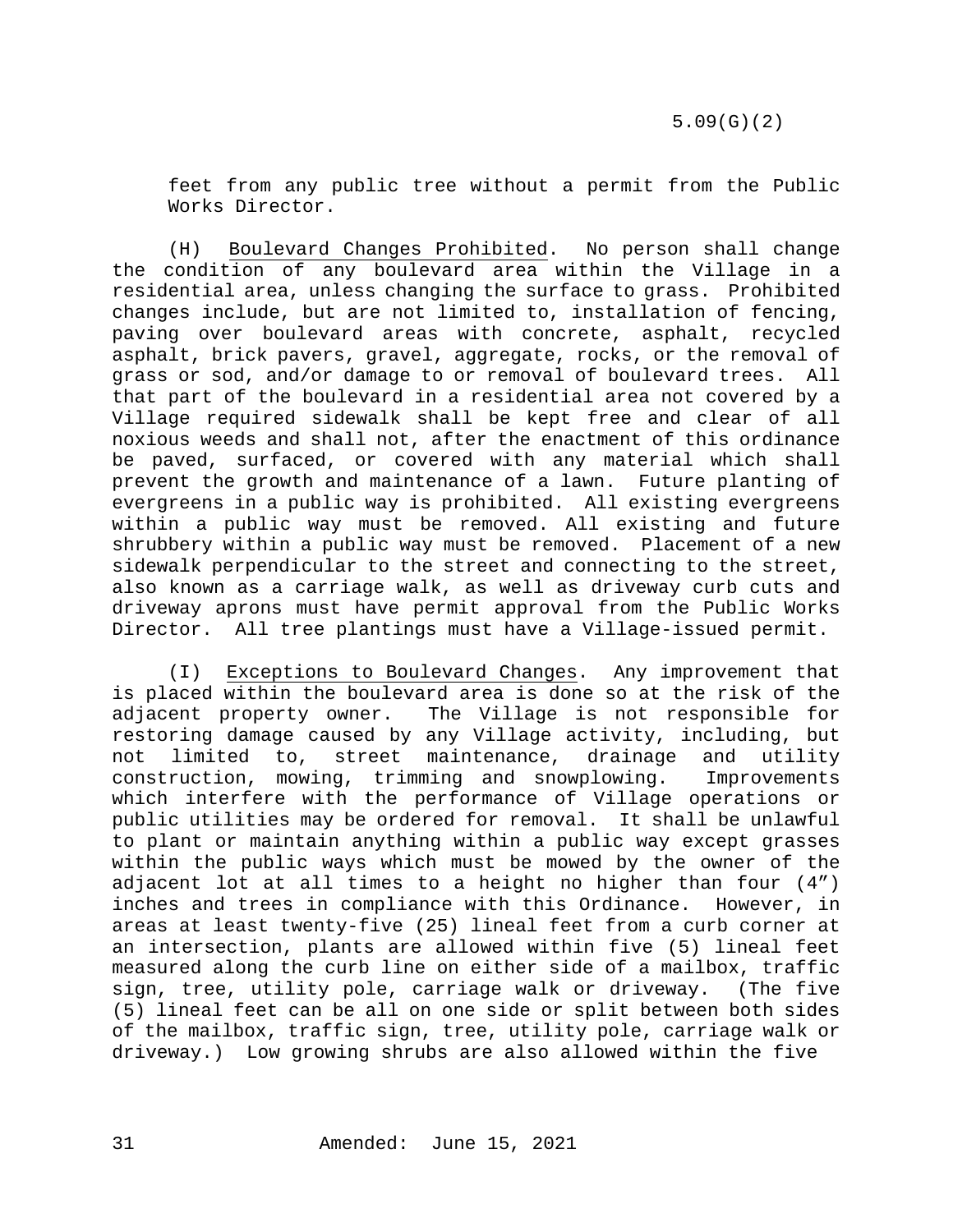5.09(I)

(5) lineal feet, if their natural mature height is five (5") inches or less. The allowed plants shall not exceed the height of thirtysix (36") inches from the height of the curb and shall not contain grasses or noxious weeds. All such plantings shall be maintained so as to not present hazards to those using the public sidewalk or improved roadway and shall be maintained so as to enhance the appearance and value of the property on which located and thereby<br>the appearance and value of the neighborhood and Village. If the appearance and value of the neighborhood and Village. plantings are done within this five (5') foot planting area, the boulevard area within this five (5') foot area may be covered with washed river rock or decorative rock matching the same located in adjacent front lot, or decorative mulch matching the same located in adjacent front lot. These are the only substitutes allowed besides grass.

Any owner of adjacent properties to the boulevard who desires a further variance to these boulevard exceptions may apply for the same to the Village Street Committee with complete scale drawings and list of plantings and other changes. The application must be signed by all legal owners of the adjoining property. The application must be accompanied by an application fee as set in the Village Fee Schedule. If a variance is granted, it shall be good for one (1) year. A yearly renewal fee as set in the Village Fee Schedule shall be required to continue the variance, and the renewal variance may be denied by the Street Committee in a majority vote thereof determining that the improvements have not been done in a way that enhances the appearance and the value of the property and neighborhood.

(J) Public Way Restrictions. In addition to the definitions and restrictions contained herein, no person shall place any accessory structure or personal property, including but not limited to fences, landscaping ornaments, stones, and basketball backboards/hoops in or overhanging any public way except one (1) portable planting container every fifty (50') feet of lineal street which shall be nor more than twenty-four (24") inches in diameter or a mailbox and its support.

(K) Assessments.

(1) The entire or any part of the costs of protecting, trimming, spraying, planting, renewing, and removal of any tree, shrub, or plant, may be chargeable to and assessed upon the lot or parcels of land upon which such tree, shrub, or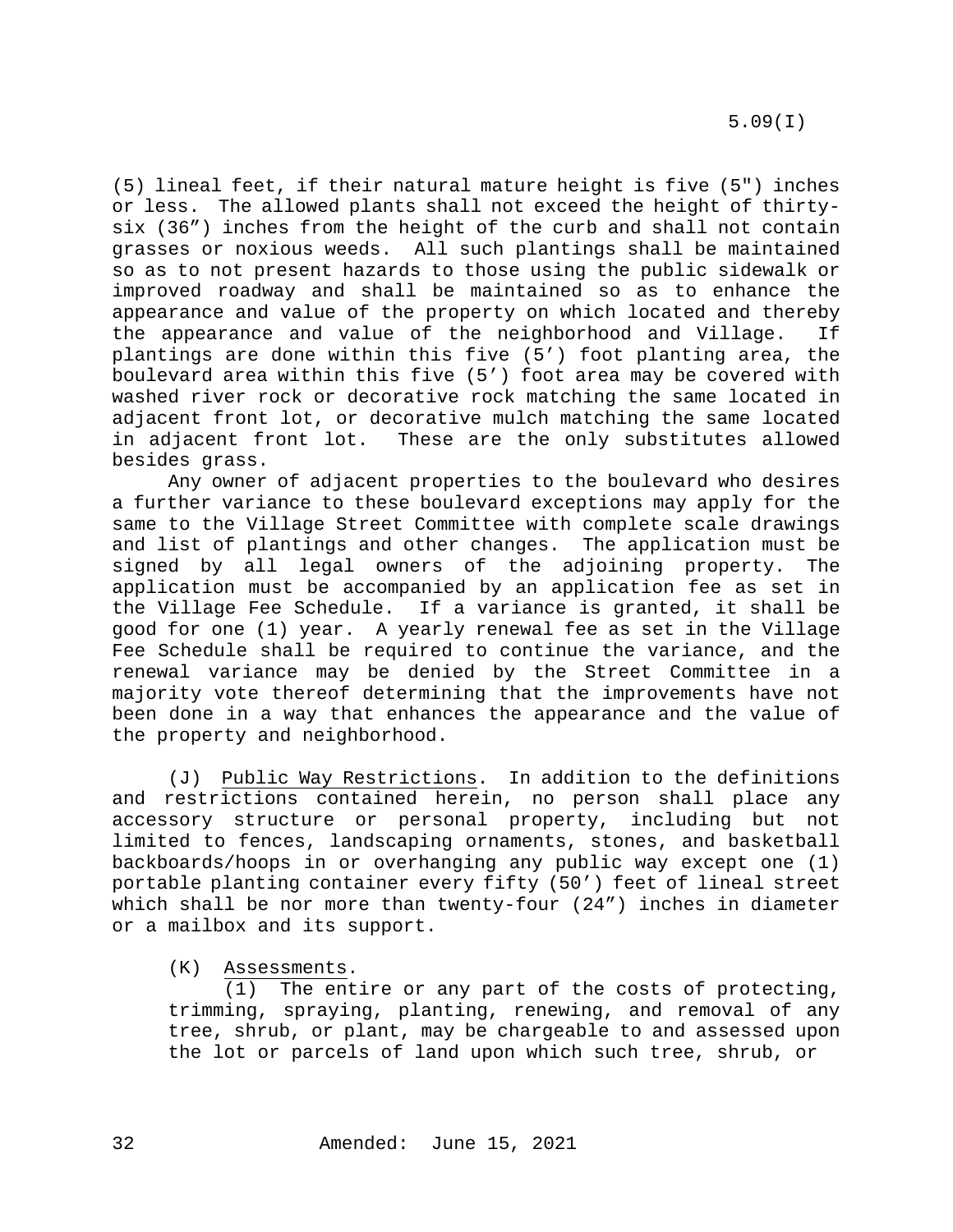plant is growing or to the owner of the abutting lot or parcel of land.

(2) When so chargeable, the Public Works Director shall keep a strict account of costs of planting, protecting, renewing, removing, trimming, spraying, and caring for trees, shrubs, or plants in front of or on each parcel of land abutting on any street and prior to the first day of November in each year, make a report to the Village Administrator of all work done for which assessments are to be made, stating and certifying the descriptions of land, lots, parts or lots or parcels of land abutting on a street, avenue, or boulevard in which any such work shall have been done and the amount chargeable to each such piece of property.

(3) The amounts so reported to the Village Administrator shall be levied on said lots or parcels of land respectively to which they are chargeable and shall constitute a lien thereon and shall be collected as other special assessments are levied and collected in the Village of West Salem.

(L) General Forfeitures and Penalties. Any person violating any provision of this Section, including those provisions of the Wisconsin Statutes or other materials which are incorporated by reference, shall upon conviction thereof forfeit not less than \$20.00 nor more than \$1,000.00 or as set forth in Appendix "A" Fee Schedule and the costs of prosecution, and in default of payment of such forfeiture and the costs of prosecution shall be imprisoned in the County Jail until payment of such forfeiture and the costs of prosecution, but not exceeding ninety (90) days for each violation, provided, however, that in no case shall the forfeiture imposed for

a violation of any provision of this Section exceed the maximum fine for the same offense under the laws of the State of Wisconsin.

(M) Appeal from Determination or Orders. Any person who receives a determination or order under this Section from the Public Works Director and objects to all or any part thereof shall have the following rights for review and appeal, subject to the provisions of Chapter 68, Wis. Stats.:

(1) The first step is for the aggrieved person to make a written request, mailed or delivered, to the public works director within thirty (30) days of the notice of such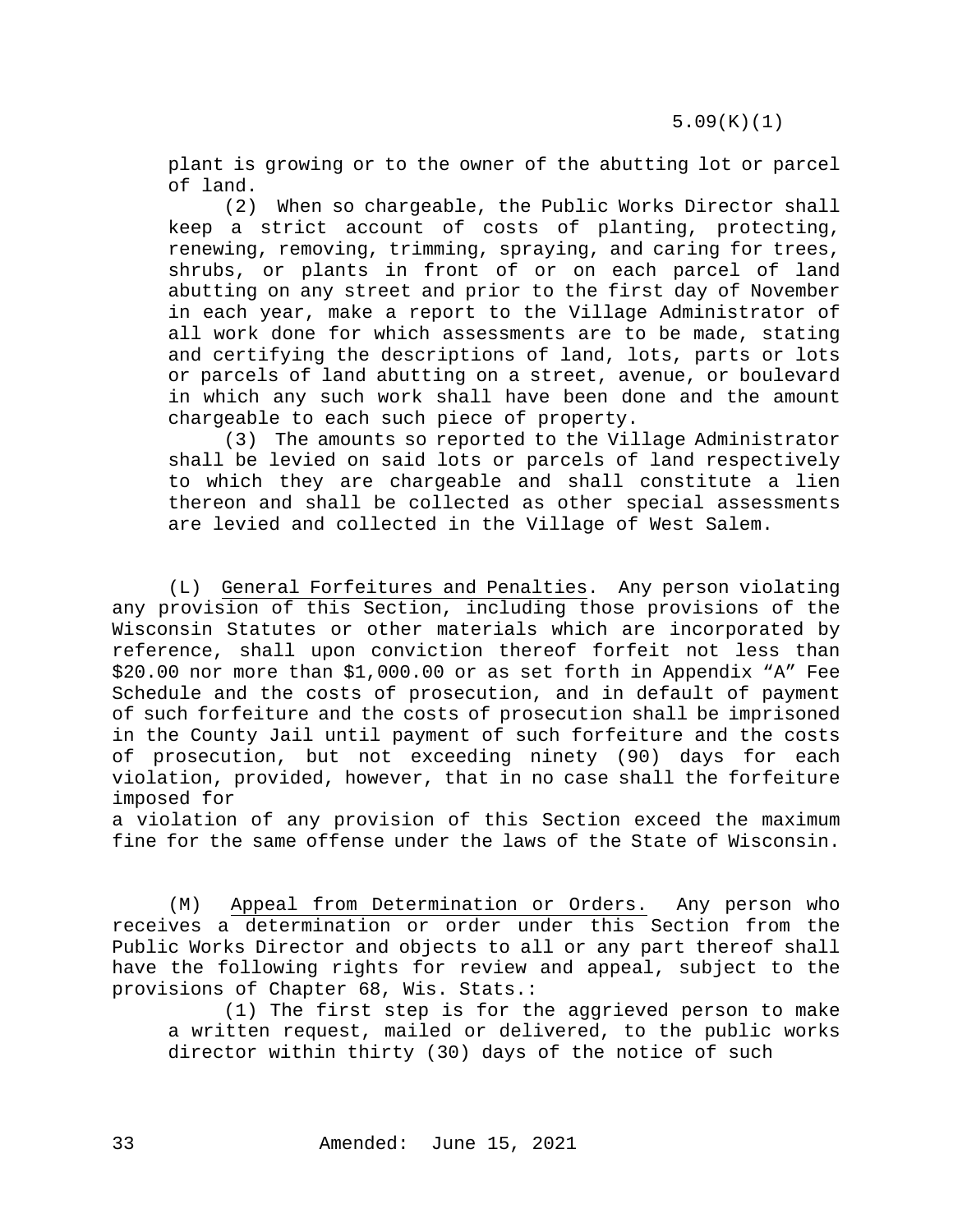determination. The request for review shall state the ground or grounds upon which the person aggrieved contends that the decision should be modified or reversed. The request shall be made to the Public Works Director who made the initial determination. The aggrieved party shall have the right to file with the request, in a timely manner, written evidence and argument in support of the person's position with respect to the initial determination. The Public Works Director, shall within fifteen (15) days of the receipt of the written request for review or in any extended time as agreed to by the aggrieved person and the Public Works Director complete a review of the initial determination and mail or deliver to the person aggrieved a copy of the municipal authority's decision on review, which shall state the reasons for such<br>decision. The review decision shall advise the aggrieved The review decision shall advise the aggrieved person of the right to appeal the decision and the timeframe within which that may be taken and the office or person with whom the notice of appeal shall be filed.

(2) An aggrieved person who has received a review decision which they desire to appeal may file an appeal from that decision within thirty (30) days of the notice of the decision. This appeal shall be filed with the Village Administrator who shall immediately convey it to the Street Committee. The Street Committee shall provide the aggrieved person an appeal hearing within fifteen (15) days of its receipt of the notice of appeal. The Street Committee shall serve the aggrieved person with a notice of such hearing by mail or personal service at least ten (10) days before the hearing. At the hearing the parties may be represented by attorneys and may present evidence and call and examine witnesses and cross examine witnesses of the other parties. All witnesses shall be sworn. The street committee shall serve<br>as the decision maker on the appeal. The Public Works as the decision maker on the appeal. Director may not serve on the street committee for purposes of this appeal if they are a member of the same. The Street Committee shall make a written decision within twenty (20) days of completion of the hearing complaint with the terms of the statute.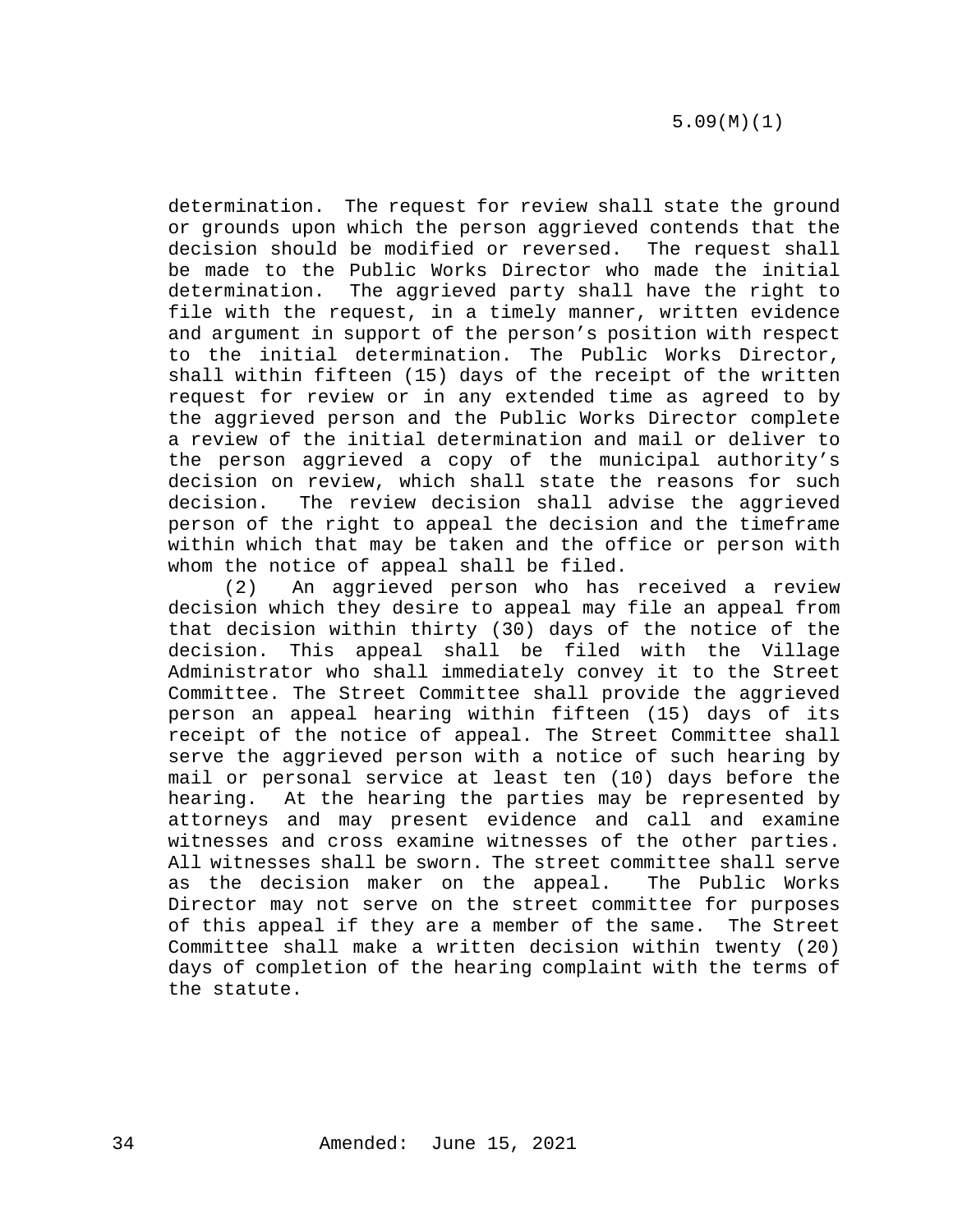# <span id="page-34-0"></span>**5.10 Littering of Streets, Alleys, Sidewalks and Public Places Prohibited.**

(A) Operation of Vehicles. No contractor or other person shall operate or cause to be operated a vehicle, which shall litter or soil any street, alley, sidewalk or other public places within the Village.

(B) Adjacent to Construction Sites. All streets, alleys, sidewalks or public places adjacent to any building or construction site shall be maintained in a litter-free condition at all times. This shall include such soiling or littering caused by erosion, landslides or general construction activities at any such site.

(C) Operation of Vehicles Out of Construction Sites. No contractor shall allow any vehicle to operate out of any construction site, regardless of whether the same shall be operated by the contractor, his agents, employees or subcontractors, in such a manner as to dump, scatter or deposit any rubbish, stones, wire, earth, ashes, cinders, sawdust, hay, glass, manure, filth, paper, snow, ice, dirt, grass, leaves, twigs, shrubs, construction waste, garbage or other offensive or nauseous material on any street, alley, or public place. The Village Administrator shall be and hereby is empowered to order any contractor to take such precautions as he deems necessary to prevent any such foreign materials from being deposited on the street, alley or public place, and to remove all foreign material on the street, alley or public place.

(D) Responsibility of Contractor. Whenever a contractor is engaged in any construction or maintenance activity, it shall be his responsibility to see that this Section is not violated by himself, his agents, employees, subcontractors, or haulers of materials and supplies. If more than one contractor, or any governmental unit is involved in work, which contributes to the littering of streets, alleys, sidewalks or other public places in the same site or area, they shall be separately and jointly responsible for the observance of this Section.

(E) Cleaning Up. If a street, alley, sidewalk or public place shall become soiled or littered through any of the aforementioned means, the person or persons responsible shall cause such soiling or littering to be cleaned up forthwith.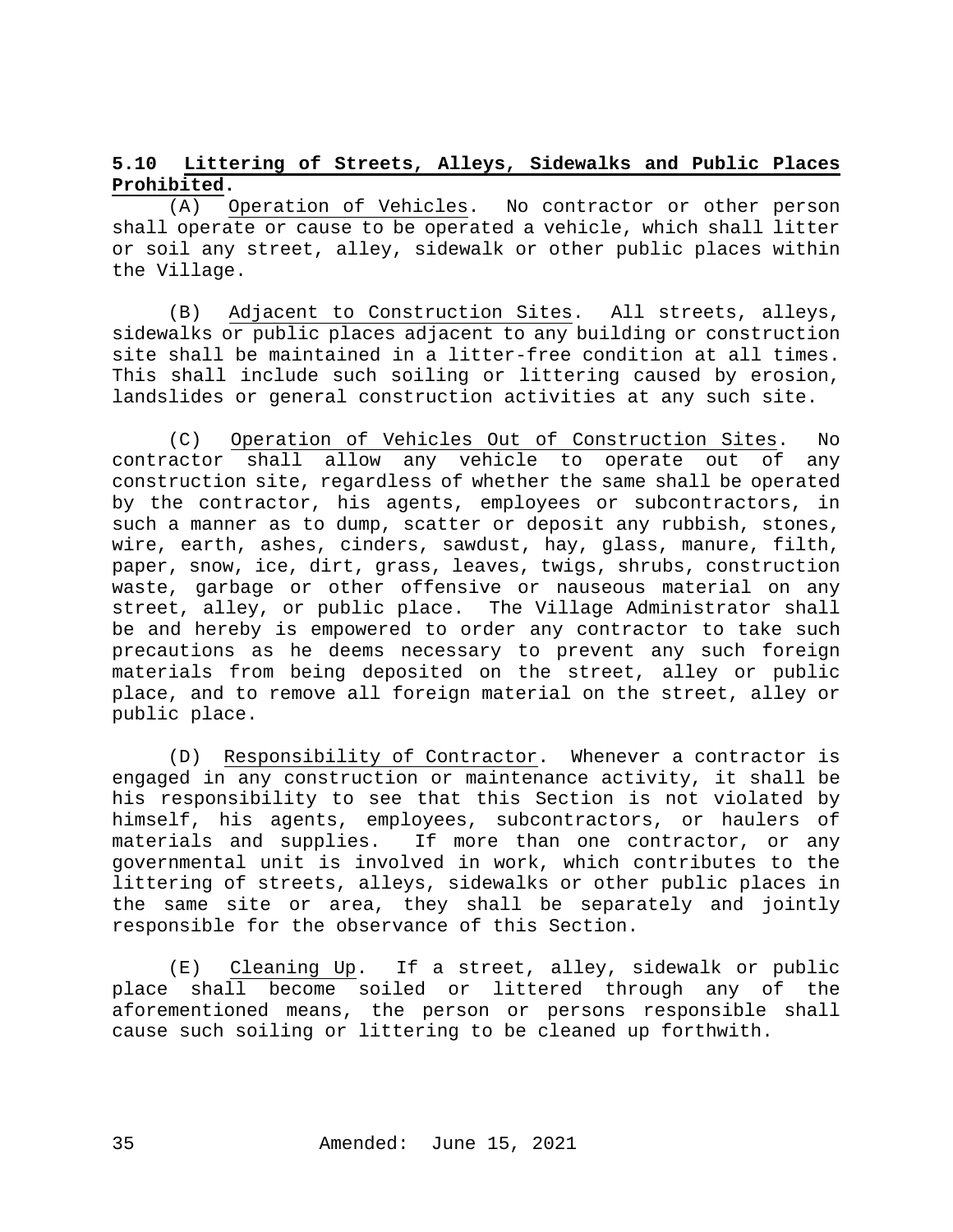(F) Closing Construction Site. If the person or person responsible fail to comply with any order of the Village Administrator to clean up, or to take such precautions as deemed necessary to prevent foreign materials from being deposited on the street, alley or public place, the Administrator or any commanding officer of the Police Department may order (in writing) all ingress and egress to the site or area involved stopped until compliance with the order is affected.

(G) Exceptions. This Section shall not apply to construction work within the barricaded area of work being done in the street right-of-way pursuant to a Village excavation permit authorizing the same, or to emergency or other work being performed within a barricaded area pursuant to a Village contract or by Village or other emergency forces, provided that excavated material stored temporarily within the barricaded area shall not be scattered or carried or allowed to accumulate outside of such area.

<span id="page-35-0"></span>**5.11 Damage to Streets, Curb and Gutter and Sidewalks.** No person or corporate officer, employee or agent shall operate any vehicle or machinery on or over Village streets, curb and gutter or sidewalks in such a manner or of such weight or construction as shall cause damage to streets, curb and gutter or sidewalks.

<span id="page-35-1"></span>**5.12 Placement of Dumpsters on Public Ways.** No person or business engaged in the business of leasing dumpsters or refuse containers for the storage of materials discarded or used in the process of construction or alteration of buildings are to place or allow for placement of such dumpsters or refuse containers in any street, alley, highway, sidewalk, or other public way within the Village without first obtaining a permit from the Village Administration Office.

(A) Application. Applications for the dumpster or refuse container permit shall be on forms provided by the Village<br>Administration office. Each person engaged in the business of Each person engaged in the business of leasing dumpsters or refuse containers which are placed in any street, alley, highway or other public way within the Village shall make a separate application and said permit shall be valid for the period of time specified thereon not to exceed fourteen (14) days. Written extensions for fourteen (14) additional days may be granted, for good cause shown, by the Village Administrator.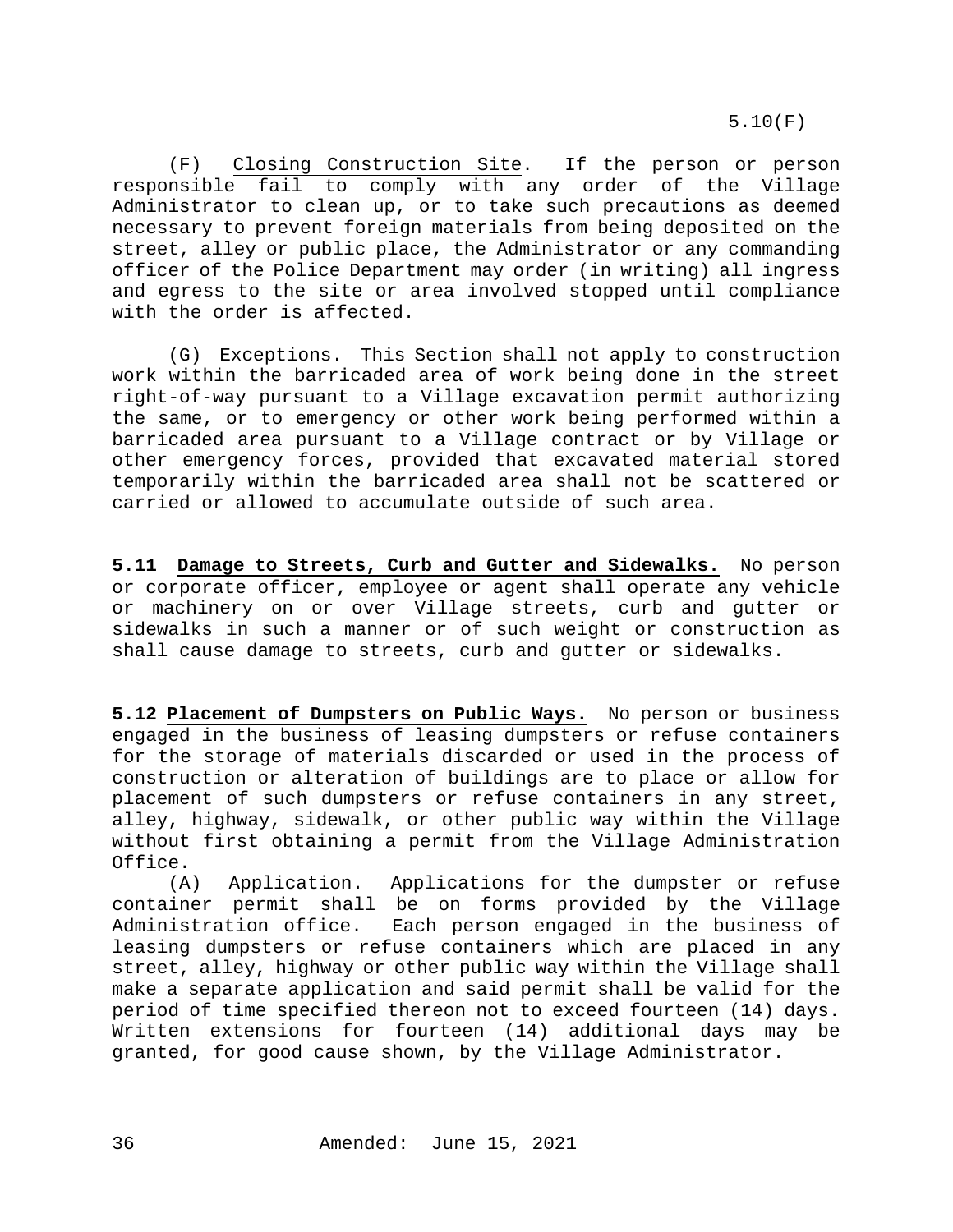(1) Fees. Each dumpster permit is good for fourteen (14) days along with additional extensions of fourteen (14) days each. There shall be a permit fee for each fourteen (14) day period. The permit fee for each dumpster placed in any street or public way within the Village shall be as set forth in Appendix "A" Fee Schedule.

Insurance. Prior to issuance of a permit provided for in this Section, the permittee must furnish the Administration office satisfactory written evidence that it has in force and will maintain during the term of the permit public liability insurance of not less than \$200,000 for one (l) person, \$500,000 for one (l) accident, and property damage insurance of not less than \$l00,000. Each permittee shall also furnish to the Village of West Salem a certificate of insurance naming the Village of West Salem as additional insured and evidence of the same shall be on file with the Administration office at all times during the term of the permit.

(3) Security. Each permittee shall provide a \$500 bond from an approved insurance or security company or letter of credit meeting the approval of the Village Administrator in order to insure removal of any dumpster or refuse container ordered removed and to cover any damages that may occur to any public property as a result of the placement or removal of such dumpster.

(B) Regulations

(1) Each dumpster or refuse container shall have posted thereon the name, address and telephone number of the owner.

(2) Each dumpster or refuse container shall be equipped with reflectorized tape and flashing lights on at least two (2) sides so as to alert all persons of its presence during hours of darkness.

(3) No dumpster or refuse container shall be placed in any moving lane or traffic.

(4) No dumpster or refuse container shall be placed so as to interfere with public works construction being

performed by the Village.<br>(5) No dumpster or No dumpster or refuse container shall be placed within fifty (50) feet of the radius of any intersection.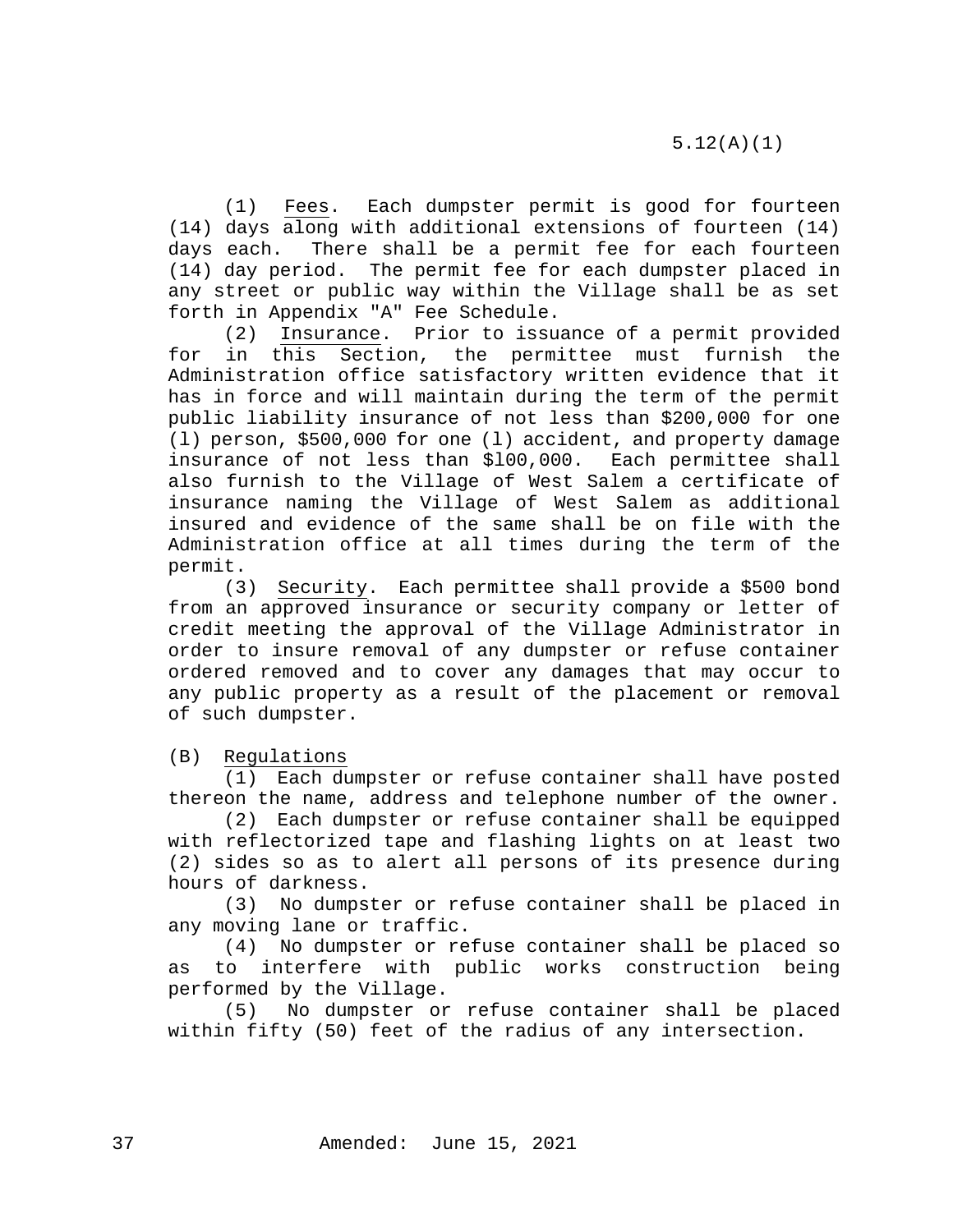(6) No dumpster or refuse container may be placed on any public right of way between November 1 and April 1.

(7) No dumpster or refuse container may be placed on South Leonard Street between Hamilton to Elm Street except as provided herein. Dumpsters and refuse containers normally must be placed behind any South Leonard Street residence and/or business between Hamilton and Elm Street. If the owner and contractor believe there are extenuating circumstances that a dumpster or refuse container needs to be placed on South Leonard Street, a Special Exception for Dumpster Location Request form shall be completed by both the owner of the property and any contractor requesting the dumpster permit and said form shall be submitted to the Village Board for consideration and determination. granted, it will run for a fourteen (14) day period and no dumpster shall be placed on South Leonard Street from Hamilton to Elm Street for more than fourteen (14) days. Both the owner and contractor shall be separately liable for a violation of the provisions of this Section 5.12(B)(7) and shall be required to forfeit One Hundred (\$100.00) Dollars. Each day's continuance of such violation shall constitute a separate offense. Fees as set forth in this Section may be amended from time to time by Resolution of the Village Board.

Once a dumpster has been removed which was granted a special exception, as long as it was removed within the fourteen (14) period and remains removed from South Leonard Street for seven (7) days, the owner and contractor may apply for another special exception for another fourteen (14) day dumpster permit; however, the fee for this dumpster permit shall be two (2) times the initial fee with all of the same rules applying if this permit is granted, including Village Board approval. If more than two (2) special exception permits are needed, the same rules apply to each application as did for the second and each time an additional special exception permit is applied for within one (1) year of any other such permit the fee shall double again based on the previous fee paid. The Village Board shall grant the special exception permits only where there are substantial amounts of building material which needs to be removed from the front façade of the building or the front interior portion of the building due to decay and deterioration, substantial remodeling, or rebuild due to fire, wind, or some other natural disaster but where the rear of the building is not also going to be substantially reconstructed which would prevent the hauling of all material through the back. It is also within the

38 Amended: June 15, 2021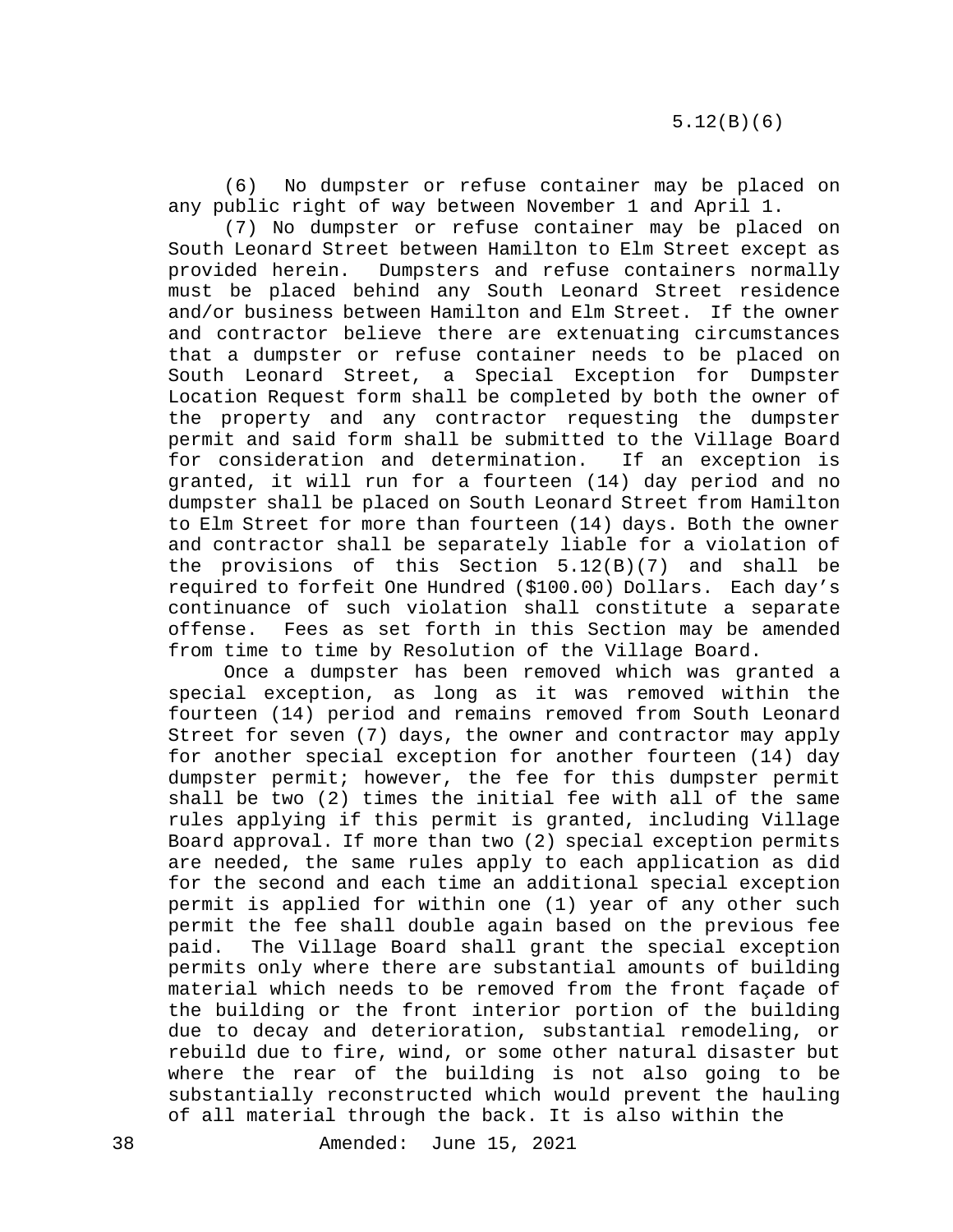discretion of the Village Board to grant this permit where due to the size of the lot between the rear of the building and the rear alley on the west side of South Leonard Street there is not sufficient room to place a dumpster in a position to be usable under the circumstances. Each time multiple applications are filed a detailed explanation must be submitted as to why the work could not be completed under the previous permits. Additional permits should only be granted if the work being done during the prior permit was performed on a full time and fully-staffed basis.

## <span id="page-38-0"></span>**5.13 Street Privilege Permit**.

(A) When Required. Permits for the use of streets, alleys, sidewalks, or other public ways or places of the Village may be granted to applicants by the Police Department for the purpose of encumbering the street, alley, sidewalk, or public way with materials or equipment necessary in and about the construction, reconstruction, maintenance, repair, or demolition of any building or structure, or part thereof, or appurtenances thereto, provided such applicant has complied with the other requirements of this Section and has obtained a building or wrecking permit as required by this Code. Street Privilege Permits required hereunder shall be issued by the West Salem Police Department.

(B) Fee. Application for such permit shall be made to the West Salem Police Department on a form provided by the Police Department with notification given to the Public Works Director and Village Administrator. The applicant shall pay a fee as set forth in Appendix "A" Fee Schedule.

(C) Condition of Occupancy. The permission to occupy or obstruct the streets, alleys, sidewalks, or public grounds is intended only for use in connection with the actual erection, alteration, repair, removal, or moving of buildings or structures and shall be given upon the following terms and conditions and subject to revocation without notice by the Police Department for violation thereof:<br>(1) Su

Such temporary obstruction shall cover not more than one-third (1/3) of any street of alley.

(2) Obstructions shall be sufficiently lighted at night so as to be in full view of the public from all directions.

(3) Sidewalk traffic shall not be interrupted, but temporary sidewalks of not less than four (4) feet in width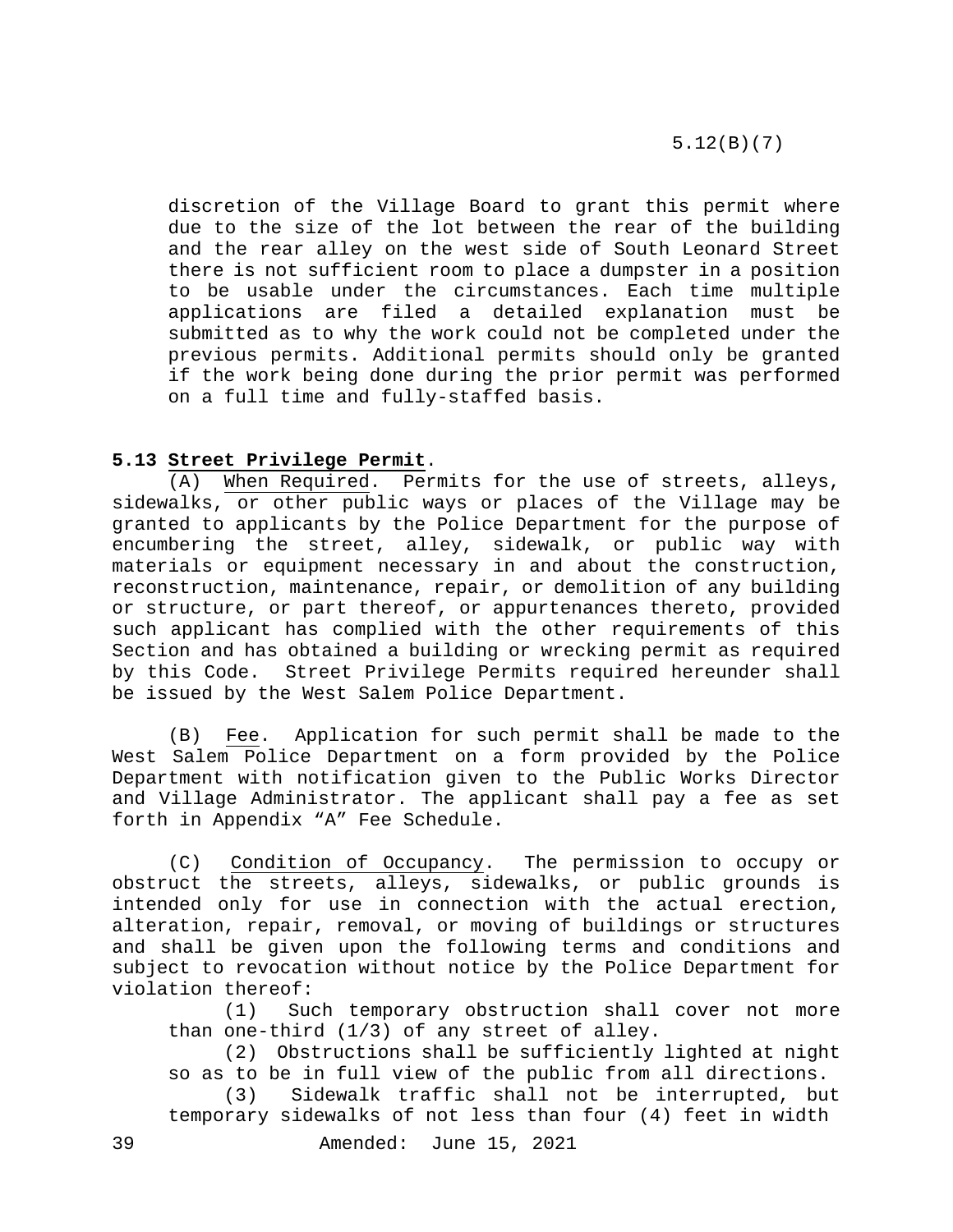guarded by a closed fence at least four (4) feet high on both sides may be maintained during the period of occupancy.

(4) The process of construction or demolition of any building or structure shall be as continuous as practicable until completed, and if ordered by the Police Department, shall continue during all hours of the day and night.

(5) Upon termination of the work necessitating such obstructions, all parts of the streets, alleys, sidewalks, or public grounds occupied under the permit shall be vacated, cleaned of all rubbish and obstructions, and placed in a safe condition for public travel at the expense of the permittee.

(D) Termination. All Street Privilege Permits shall automatically terminate at the end of the period for which such permit was acquired and the fee paid therefor, but in no event will a permit be issued to exceed ninety (90) days.

(E) Special Regulations. The Police Department, in addition to the other requirements of this Section, prescribe additional conditions and restrictions for any permit issued hereunder. Street Privilege Permits will not be issued for any period between November 1 through April 1.

(F) Insurance. Prior to issuance of a permit, the applicant must furnish the Police Department satisfactory written evidence that applicant has in full force and will maintain during the life of the permit, public liability insurance in amounts not less than \$200,000 each person, \$500,000 each accident for bodily injury, and \$100,000 for property damage.

(G) Removal by Village. In addition to any other penalty imposed, if the owner or occupant of the premises adjoining any unlawfully obstructed sidewalk shall refuse or neglect to remove such obstruction within twenty-four (24) hours after notice from the Police Department, it shall be the duty of the Police Department to remove such obstruction and make return of the cost and expense thereof to the Village Administrator who shall enter such cost on the next annual tax roll as a special charge against the property abutting such obstructed sidewalk, and such sum shall be levied and collected as other special taxes against the real estate.

<span id="page-39-0"></span>40 Amended: June 15, 2021 **5.14 Penalties.** Except where otherwise provided, any person violating any provision of this Chapter including those provisions